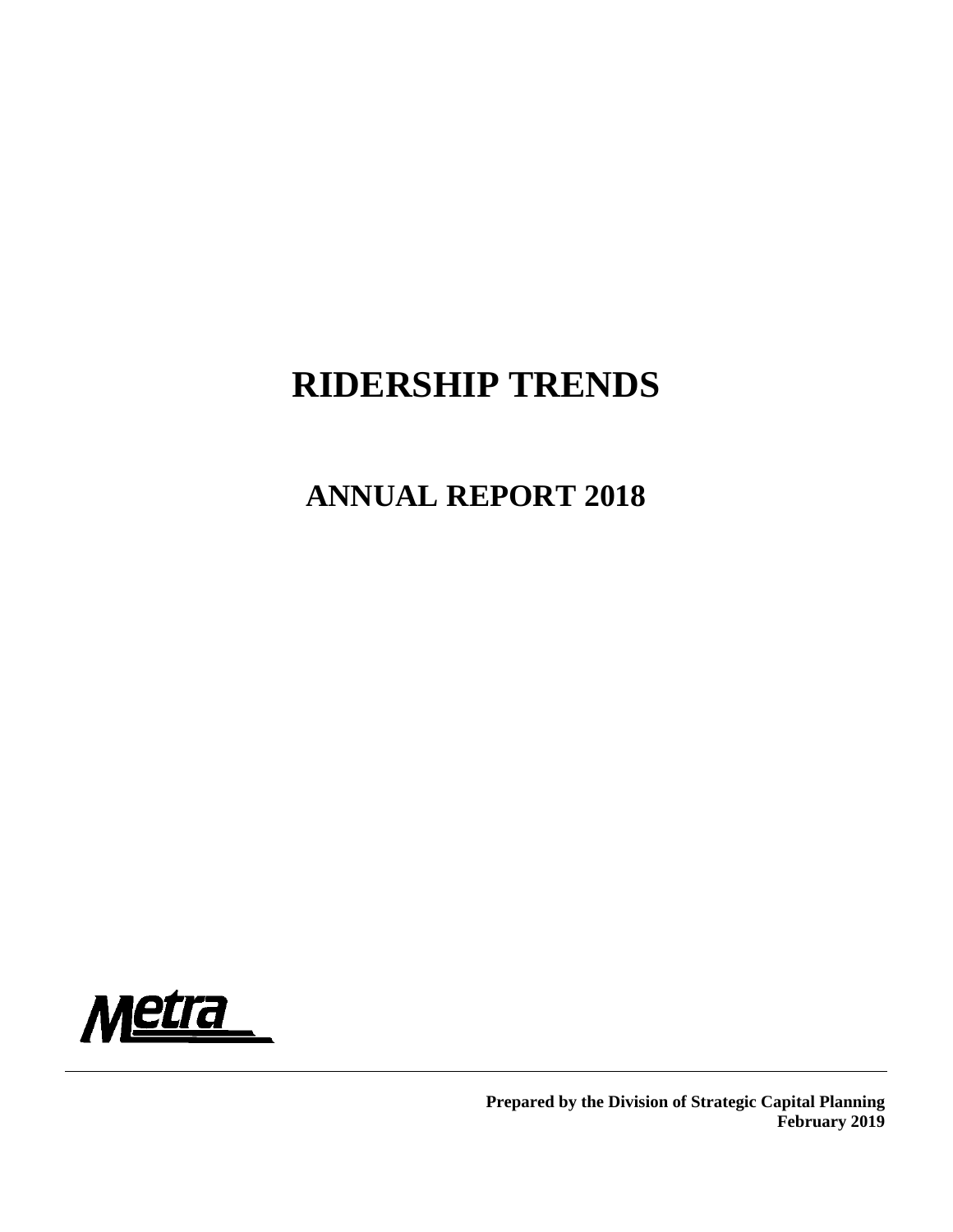#### **I. OVERVIEW**

This report details the trends that influenced Metra system ridership in 2018. Metra is the Commuter Rail Division of the Regional Transportation Authority and provides commuter rail passenger service on eleven service lines throughout metropolitan Chicago (see Figure 1). The ridership statistics used throughout this report are for Metra services only; as such, they do not include Amtrak or NICTD South Shore (SS) passenger statistics. Ridership is estimated on a monthly basis based on the number and types of tickets sold. These tickets are assumed to be used during the month of purchase or for the valid month in the case of monthly passes.

Metra provided about 76.1 million passenger trips in 2018, which is 2.2% unfavorable to the budgeted forecast of 77.8 million passenger trips. When compared to 2017, ridership decreased 3.2 percent. The 76.1 million passenger trips reported in 2018 is comparable to ridership in 2005.

**Figure 1: 2018 Passenger Trips by Line (Millions of Trips)**





**Figure 2: Metra System Annual Ridership**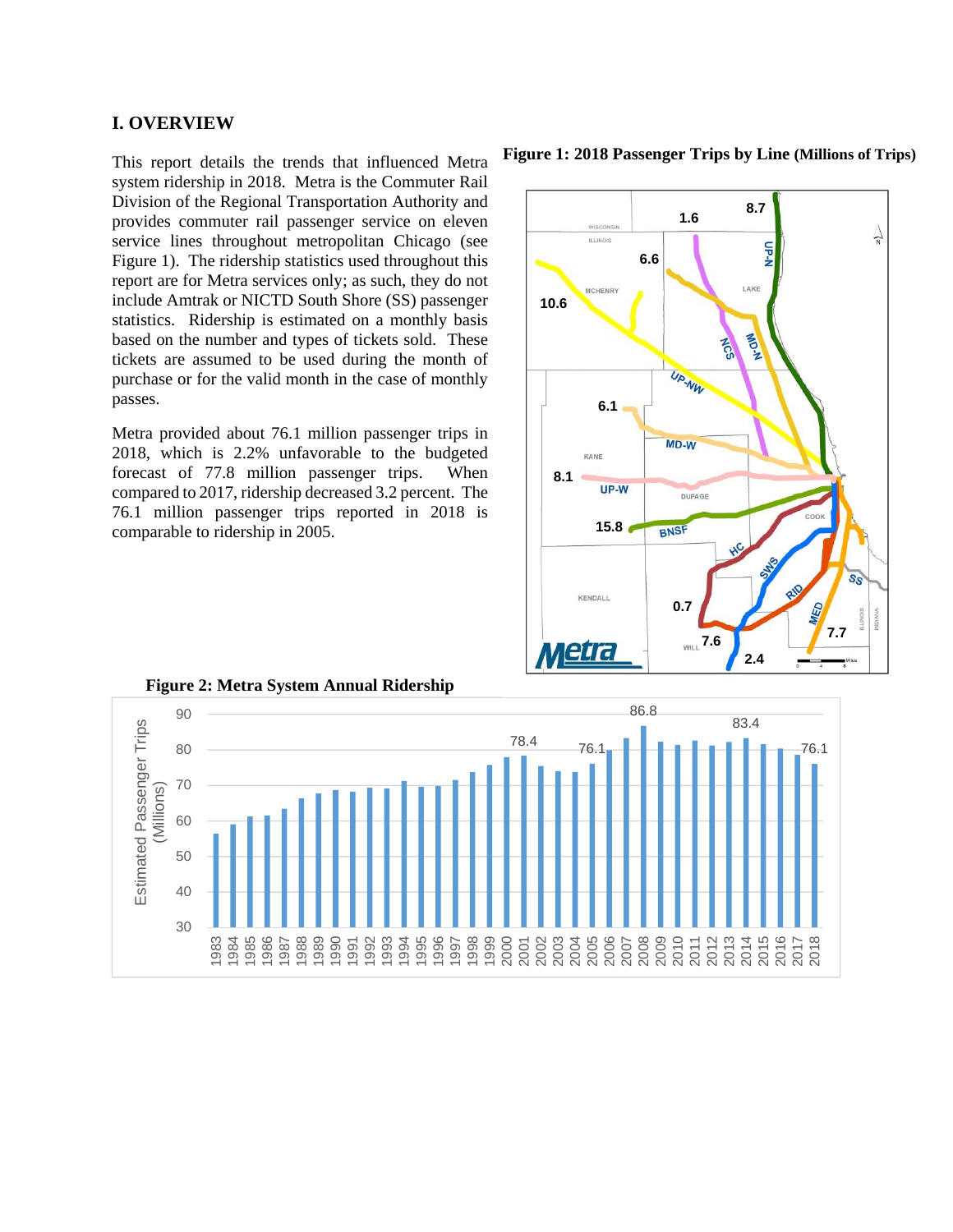## **II. 2018 RIDERSHIP TRENDS**

In 2018 estimated passenger trips were 76,088,329, a decrease of 2,532,284 (3.2 percent) and 2.2 percent unfavorable to budget.

| <b>Month</b>        | 2017 Actual | o<br>2018 Budget | 2018 Acutal | o<br>Variance |
|---------------------|-------------|------------------|-------------|---------------|
| Jan                 | 6,761,739   | 6,800,000        | 6,660,551   | $-2.1%$       |
| Feb                 | 5,984,900   | 5,900,000        | 5,651,237   | $-4.2%$       |
| Mar                 | 6,473,720   | 6,200,000        | 6,175,822   | $-0.4%$       |
| Apr                 | 6,305,319   | 6,400,000        | 6,162,072   | $-3.7%$       |
| May                 | 6,618,294   | 6,500,000        | 6,426,184   | $-1.1%$       |
| Jun                 | 6,941,185   | 6,600,000        | 6,606,512   | 0.1%          |
| Jul                 | 6,758,614   | 6,900,000        | 6,623,079   | $-4.0%$       |
| Aug                 | 7,055,462   | 7,000,000        | 6,742,099   | $-3.7%$       |
| Sep                 | 6,530,423   | 6,200,000        | 6,346,519   | 2.4%          |
| Oct                 | 6,740,029   | 6,900,000        | 6,693,984   | $-3.0%$       |
| Nov                 | 6,474,539   | 6,500,000        | 6,260,889   | $-3.7%$       |
| Dec                 | 5,976,391   | 5,900,000        | 5,739,384   | $-2.7%$       |
| <b>Annual Total</b> | 78,620,612  | 77,800,000       | 76,088,329  | $-2.2%$       |

**Table 1: Estimated Passenger Trips Actual Compared to Budget** 

# **Ridership by Quarter**

Estimated passenger trips decreased during all four quarters of 2018. Table 2 shows the changes in ridership between 2017 and 2018.

| Quarter             | 2017       | 2018       | Change  |
|---------------------|------------|------------|---------|
| 1st                 | 19,220,359 | 18,487,610 | $-3.8%$ |
| 2 <sub>nd</sub>     | 19,864,797 | 19,194,767 | $-3.4%$ |
| 3rd                 | 20,344,498 | 19,711,697 | $-3.1%$ |
| 4th                 | 19,190,959 | 18,694,256 | $-2.6%$ |
| <b>Annual Total</b> | 78,620,612 | 76,088,329 | $-3.2%$ |

**Table 2: Estimated Passenger Trips by Quarter**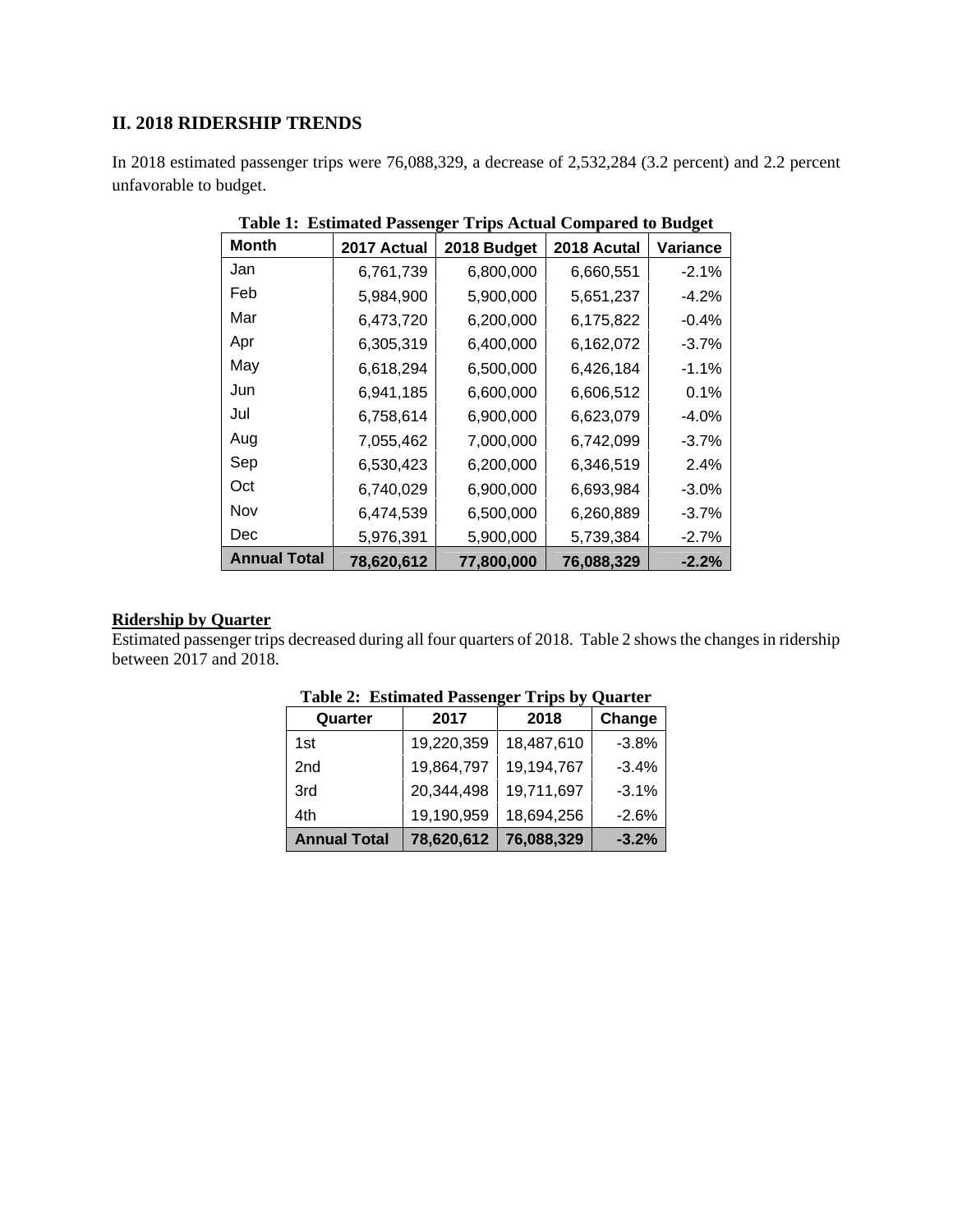### **Ridership by Month**

Estimated passenger trips were lower in 2018 than 2017 for every month in 2018. The trend of ridership peaking in the summer and falling in the winter remained consistent. Like in previous years with fare increases, 10-ride ticket sales increased 13.5 percent in January 2018 compared to January 2017, suggesting significant amounts of ticket stockpiling occurred prior to the February 1 fare increase. This ticket stockpiling likely depressed 10-Ride sales through April.





## **Ridership by Line**

Ten of the eleven rail lines experienced decreases in ridership in 2018 compared to 2017. Ridership on the Heritage Corridor Line (HC) increased 0.2 percent. The Metra Electric Line (ME) had the largest decrease (5.3 percent). Table 3 shows estimated passenger trips by line for the last five years.

| Line                | 2014       | 2015       | 2016       | 2017       | 2018       | Change<br>$'14-'18$ | Change<br>'17-'18 |
|---------------------|------------|------------|------------|------------|------------|---------------------|-------------------|
| <b>BNSF</b>         | 16,658,357 | 16,400,290 | 16,325,320 | 16,235,817 | 15,822,652 | $-5.0\%$            | $-2.5%$           |
| ME                  | 9,415,916  | 9,054,649  | 8,642,365  | 8,149,977  | 7,716,121  | $-18.1%$            | $-5.3%$           |
| НC                  | 729,139    | 723,803    | 718,015    | 727,202    | 728,467    | $-0.1%$             | 0.2%              |
| MD-N                | 7,237,913  | 7,094,564  | 6,934,684  | 6,818,808  | 6,610,059  | $-8.7%$             | $-3.1%$           |
| MD-W                | 6,946,268  | 6,771,637  | 6,621,104  | 6,349,963  | 6,143,996  | $-11.5%$            | $-3.2%$           |
| <b>NCS</b>          | 1,817,335  | 1,758,118  | 1,730,494  | 1,684,357  | 1,640,984  | $-9.7%$             | $-2.6%$           |
| RI                  | 8,544,753  | 8,305,273  | 8,112,784  | 7,923,588  | 7,578,330  | $-11.3%$            | $-4.4%$           |
| <b>SWS</b>          | 2,659,040  | 2,604,292  | 2,538,273  | 2,457,418  | 2,420,921  | $-9.0\%$            | $-1.5%$           |
| UP-N                | 9,328,441  | 9,248,834  | 9,220,477  | 9,030,120  | 8,689,776  | $-6.8%$             | $-3.8%$           |
| UP-NW               | 11,609,358 | 11,301,755 | 11,183,739 | 10,910,882 | 10,597,680 | $-8.7%$             | $-2.9%$           |
| UP-W                | 8,423,188  | 8,367,264  | 8,375,067  | 8,332,483  | 8,139,344  | $-3.4%$             | $-2.3%$           |
| <b>Annual Total</b> | 83,369,706 | 81,630,476 | 80,402,319 | 78,620,612 | 76,088,329 | $-8.7%$             | $-3.2%$           |

| <b>Table 3: Estimated Passenger Trips by Rail Line</b> |  |  |  |
|--------------------------------------------------------|--|--|--|
|                                                        |  |  |  |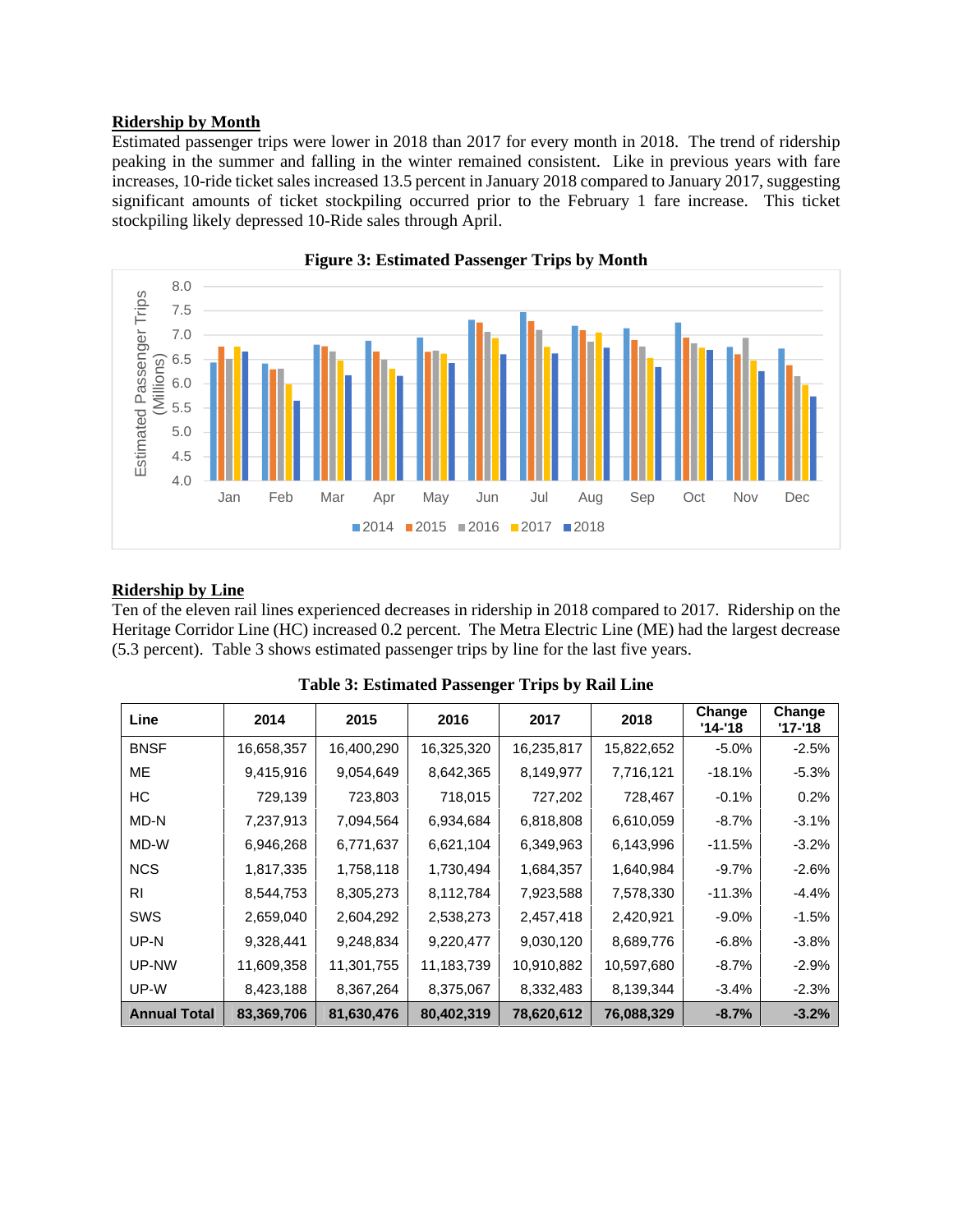Figure 4 shows the ridership by rail line since 1983.



**Figure 4: Annual Estimated Passenger Trips by Rail Line**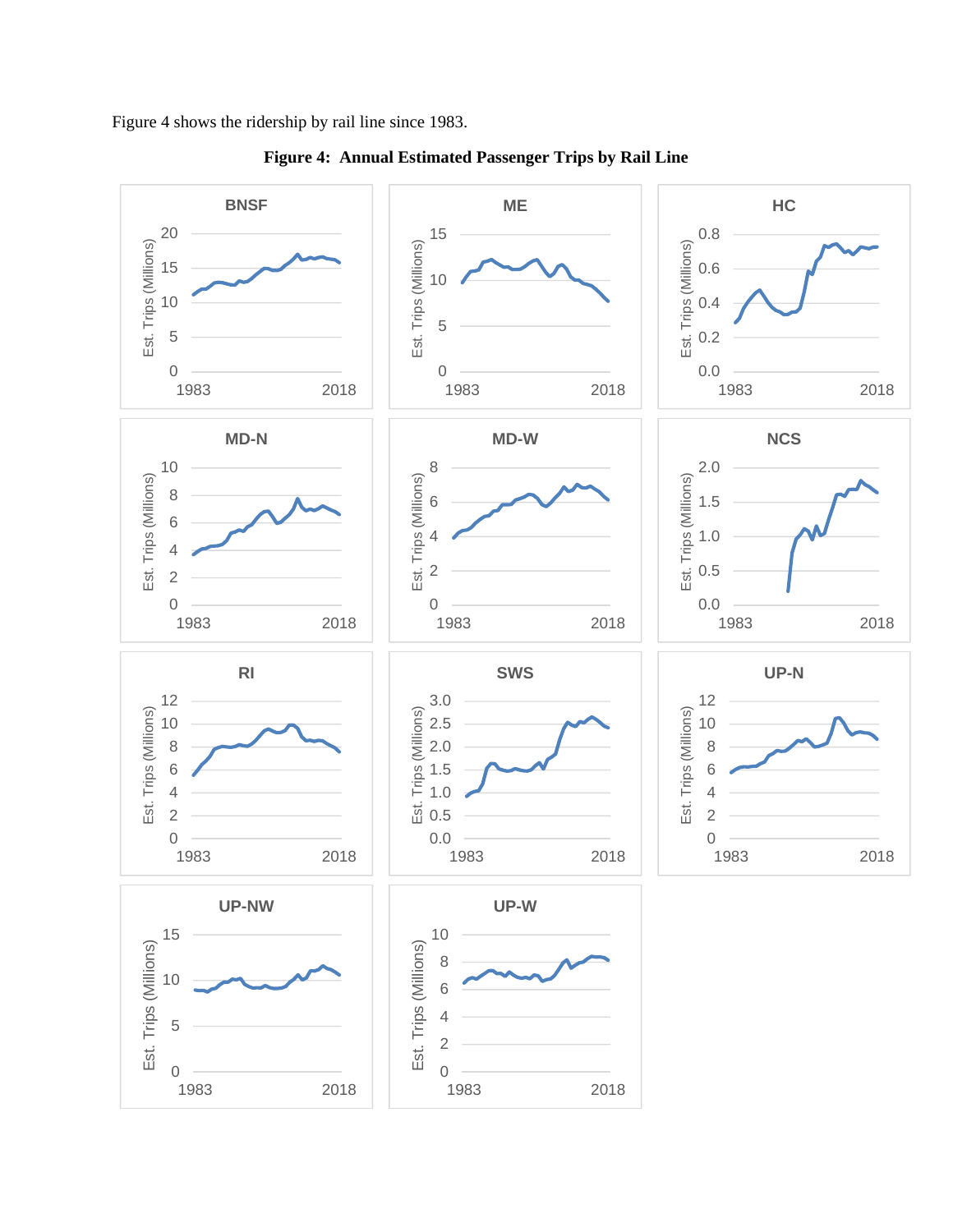# **Ridership by Fare Zone**

The share of system ridership by fare zone remained mostly unchanged when compared to 2008 and 2013. Slight increases were experienced in Zones C, D, E, and F; a slight decrease was seen in intermediate trips, while the remaining zones experienced little change.

In July 2018, Metra implemented two pilot programs resulting from the 2017-2018 Fare Structure Study. Fare Zones K-M (Woodstock, McHenry, Harvard, Antioch, and Kenosha stations) were consolidated into Fare Zone J. 83rd St. and 87th St. (ME-ML) and 123rd St. (RI-Beverly) stations were reassigned from Zone C to B; State St. through Ashland stations (ME-BI) were reassigned from Zone D to C.





\*Intermediate trips do not begin or end in Zone A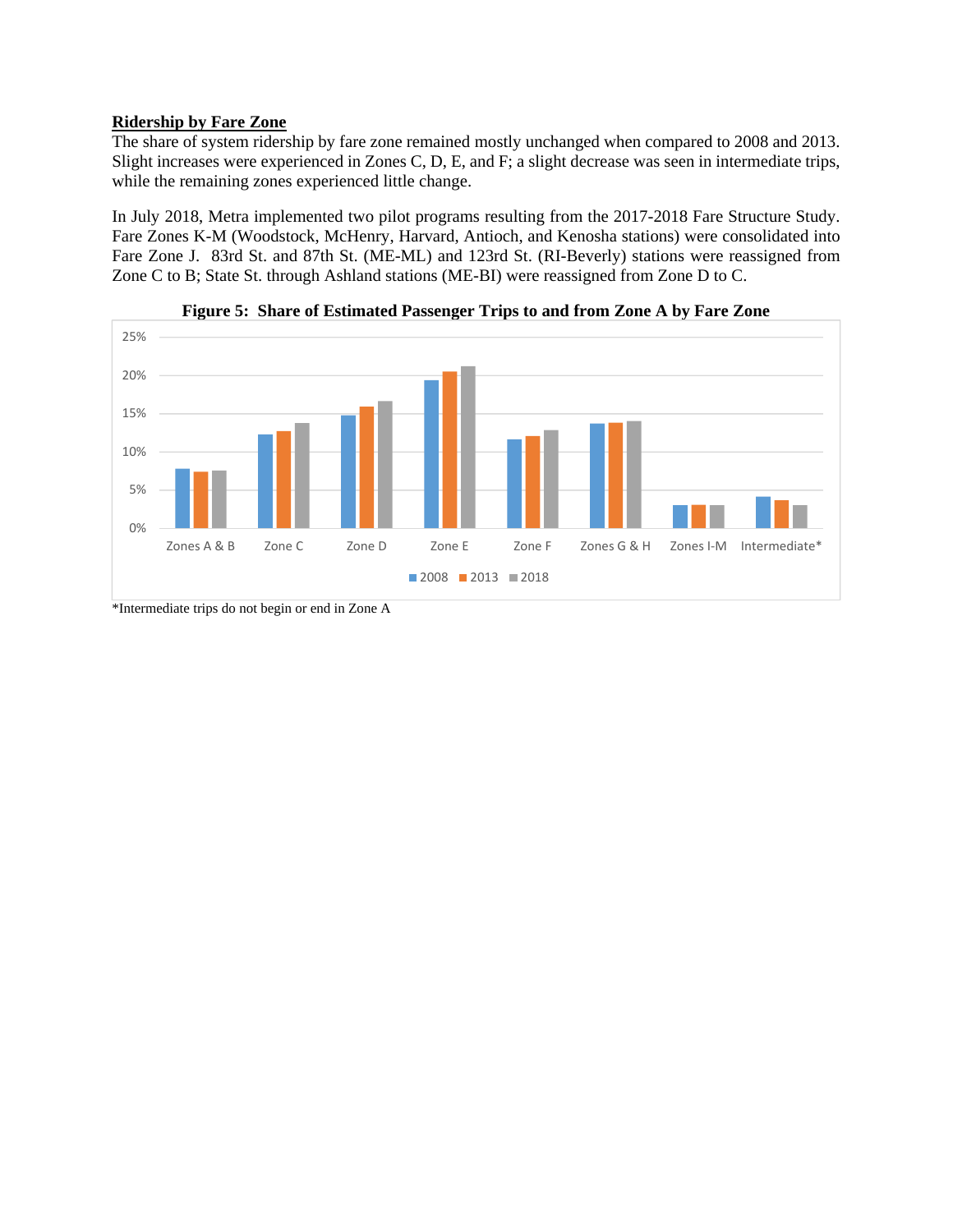

**Figure 6: Estimated Passenger Trips to and From Zone A by Fare Zone**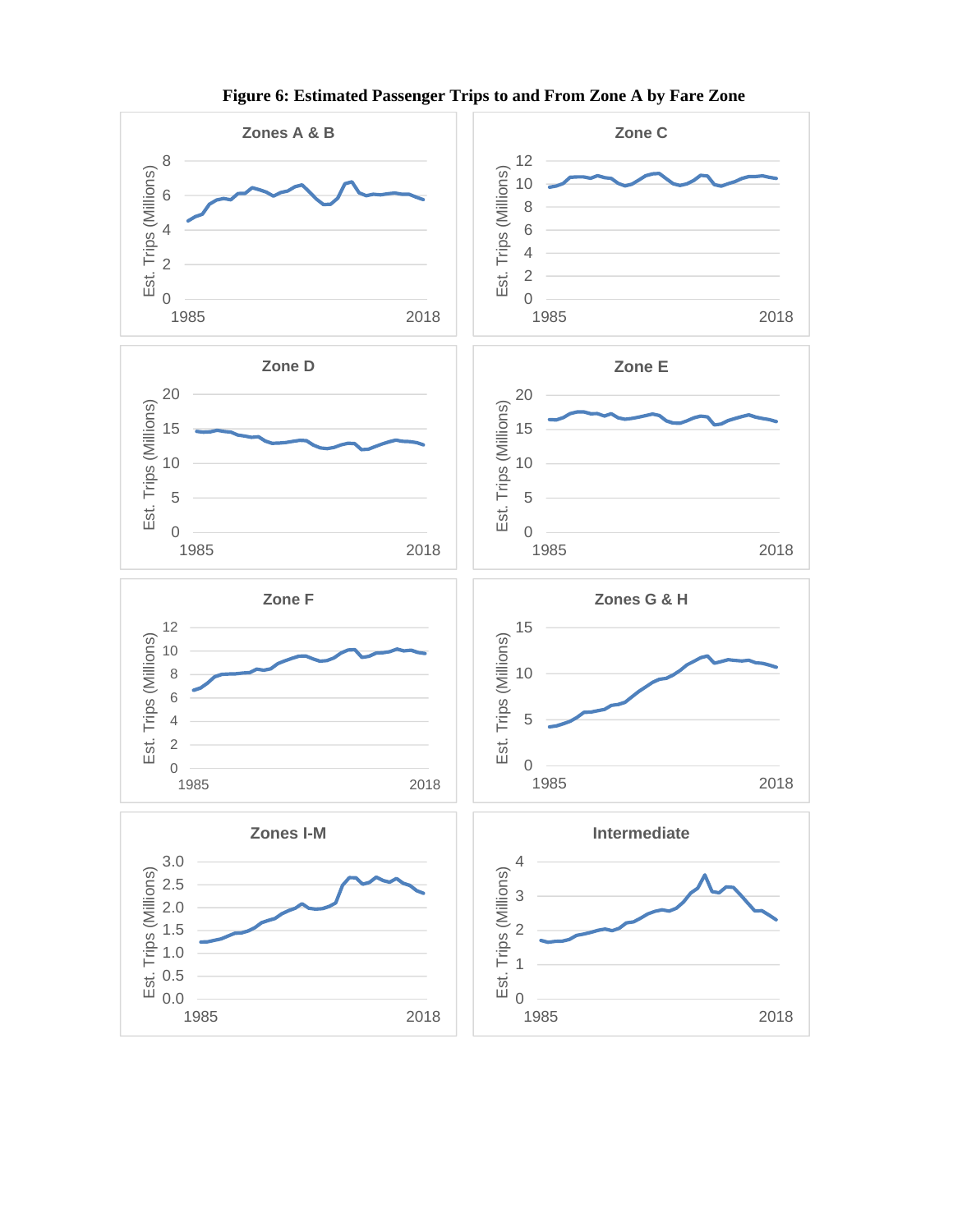#### **Passenger Miles**

Each year, Metra calculates the number of passenger miles traveled and the average trip length by line. The total number of passenger miles decreased by 3.1 percent in 2018 when compared to 2017. Average trip length changed less than 0.1 mile in 2018 compared to 2017, remaining at 22.4.





\*Free RTA Ride Free Permit rides are not included.

#### **Passenger Loads by Service Period**

Peak period/peak direction remained Metra's largest market, accounting for about 76 percent of weekday trips. Figure 8 shows average daily passenger loads by service period for the last five years. Peak period/peak direction passenger loads were slightly down when compared to five years ago, while weekday off-peak, Saturday, and Sunday passenger loads have seen steeper decreases.



**Figure 8: Average Daily Passenger Loads by Period**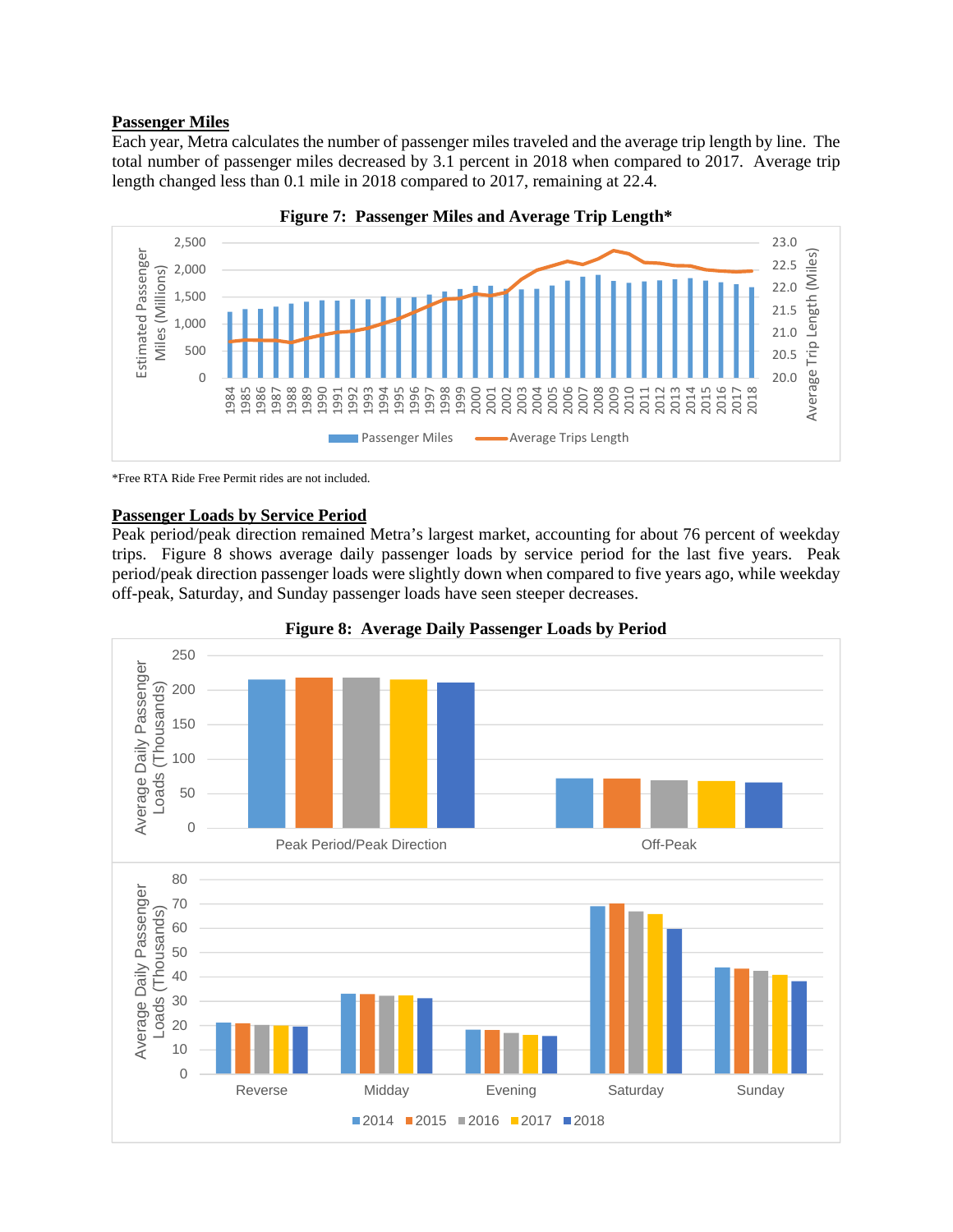Figure 9 shows a rolling three month average of daily passenger loads by service period since 1984.



**Figure 9: Passenger Loads by Service Period (3 Month Rolling Average)**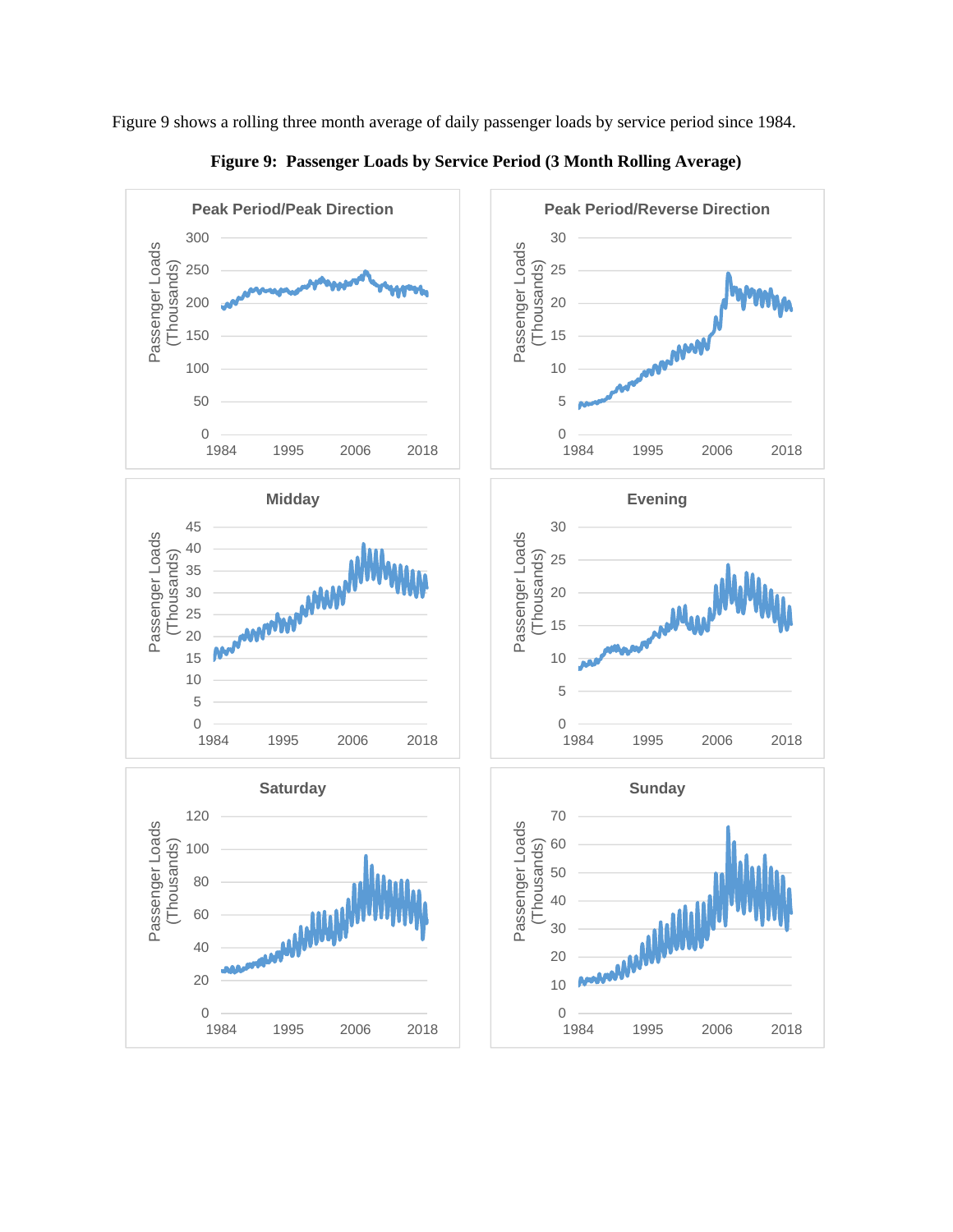## **RTA Ride Free Program**

Senate Bill 1920 was signed into law in September 2008 granting free trips to riders with an issued Circuit Permit as part of the new People with Disabilities Ride Free Program. The legislation required free trips on fixed-route and regularly scheduled transit in the RTA's service region be made available to any Illinois resident who enrolled as a person with a disability in the Illinois Circuit Breaker Program. The People with Disabilities Ride Free Program officially began on October 24, 2008. As of September 6, 2011, the number of Circuit-Permit trips also included the low-income seniors who qualified for the program. Effective January 1, 2013, the state changed the name of the Circuit Breaker Program to the Benefit Access Program. The program is now referred to as the RTA Ride Free Program. This program grew rapidly from 2,431 trips in 2008 to over 1 million passenger trips in 2013 and 2014. In 2014, the rate of growth slowed; and in 2018 the number of free trips provided under this program was 6.8 percent lower than 2017.

| <b>Month</b> | 2008  | 2009    | 2010    | 2011    | 2012    | 2013      | 2014      | 2015      | 2016    | 2017    | 2018    |
|--------------|-------|---------|---------|---------|---------|-----------|-----------|-----------|---------|---------|---------|
| Jan          |       | 1,280   | 25,617  | 40,109  | 69,123  | 76,802    | 73,543    | 81,935    | 76,784  | 72,726  | 68,638  |
| Feb          |       | 1,228   | 27,086  | 38,444  | 70,491  | 73,179    | 73,647    | 75,558    | 77,078  | 73,158  | 63,698  |
| Mar          |       | 4,645   | 30,888  | 52,742  | 78,307  | 78,710    | 84,896    | 90,857    | 85,954  | 80,628  | 72,687  |
| Apr          |       | 10,594  | 38,244  | 50,594  | 76,694  | 84,089    | 90,296    | 87,468    | 81,123  | 75,719  | 71,983  |
| May          |       | 13,755  | 39,701  | 54,803  | 78,507  | 88,367    | 92,746    | 88,753    | 85,310  | 84,406  | 79,182  |
| Jun          |       | 19,380  | 45,689  | 54,159  | 81,498  | 90,828    | 94,934    | 94,928    | 89,288  | 84,381  | 75,265  |
| Jul          |       | 22,444  | 48,446  | 56,404  | 79,551  | 96,166    | 99,638    | 97,624    | 86,783  | 81,781  | 79,722  |
| Aug          |       | 25,718  | 49,861  | 67,873  | 86,543  | 95,616    | 97,153    | 92,221    | 89,663  | 89,173  | 80,810  |
| Sep          |       | 27,273  | 48,334  | 86,219  | 83,034  | 90,054    | 97,329    | 86,895    | 83,539  | 78,708  | 72,603  |
| Oct          | 88    | 30,387  | 51,927  | 86,297  | 90,053  | 94,499    | 105,618   | 95,121    | 83,510  | 82,745  | 80,818  |
| Nov          | 474   | 28,796  | 46,085  | 73,961  | 81,871  | 85,149    | 84,953    | 83,191    | 79,896  | 73,628  | 70,598  |
| Dec          | 1,869 | 27,800  | 41,654  | 73,917  | 74,816  | 80,425    | 90,641    | 81,141    | 74,675  | 69,206  | 66,286  |
| Total        | 2,431 | 213,300 | 493,532 | 735,522 | 950,488 | 1,033,884 | 1,085,394 | 1,055,692 | 993,603 | 946,259 | 882,290 |

**Table 4: RTA Ride Free Permit Trips (2008-2018)**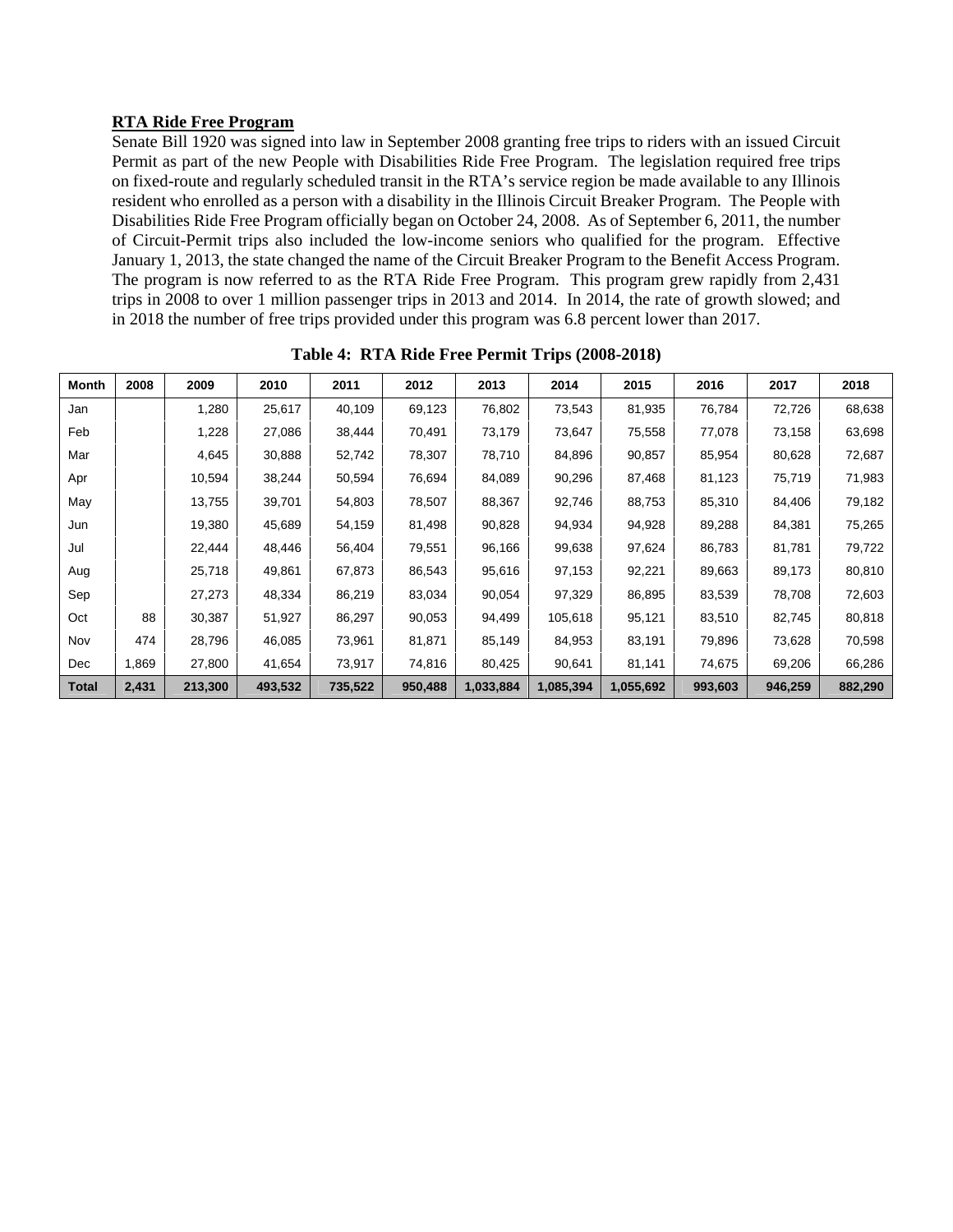## **Police Officer and Firefighter Free Rides**

Chicago-area uniformed police officers from any municipality, including sheriff's deputies, bailiffs, corrections officers, and Chicago firefighters are allowed free transportation on Metra. These free trips are not reimbursed by the State of Illinois. Conductors began recording the number of free trips taken by these uniformed police officers and firefighters as of April 2012. The number has declined in recent years from 65,814 in 2013 to 51,354 in 2018.

|      |                       | Jan   | Feb   | Mar   | Apr   | May   | Jun   | Jul   | Aug   | Sep   | Oct   | <b>Nov</b> | <b>Dec</b> |
|------|-----------------------|-------|-------|-------|-------|-------|-------|-------|-------|-------|-------|------------|------------|
| 2017 | Avg Wkday             | 199   | 202   | 209   | 202   | 182   | 202   | 212   | 204   | 209   | 211   | 191        | 161        |
|      | Avg Sat               | 11    | 20    | 26    | 20    | 20    | 32    | 20    | 35    | 22    | 19    | 13         | 15         |
|      | Avg Sun/Hol           | 12    | 19    | 14    | 11    | 11    | 40    | 23    | 23    | 14    | 18    | 3          | 10         |
|      | <b>Typical week</b>   | 1,018 | 1,049 | 1,087 | 1,041 | 943   | 1,083 | 1,104 | 1,078 | 1,080 | 1,091 | 973        | 829        |
|      | <b>Total Reported</b> | 4,296 | 4.197 | 4,977 | 4.193 | 4,148 | 4,736 | 4,484 | 4,923 | 4,357 | 4,804 | 4,088      | 3,350      |
| 2018 | Avg Wkday             | 179   | 190   | 202   | 200   | 206   | 212   | 215   | 211   | 205   | 198   | 174        | 166        |
|      | Avg Sat               | 8     | 5     | 7     | 10    | 15    | 14    | 28    | 22    | 9     | 9     | 16         | 16         |
|      | Avg Sun/Hol           | 6     | 8     | 12    | 3     | 9     | 17    | 17    | 14    | 6     | 5     | 7          | 3          |
|      | <b>Typical week</b>   | 910   | 963   | 1,030 | 1,011 | 1,053 | 1,093 | 1,120 | 1,092 | 1,042 | 1,005 | 892        | 848        |
|      | <b>Total Reported</b> | 4,006 | 3,851 | 4,529 | 4.246 | 4,631 | 4,598 | 4,728 | 5,003 | 3,984 | 4,615 | 3,750      | 3.413      |

**Table 5: Average and Total Police Officers and Firefighters in Uniform Riding Free** 

## **Reduced Fare Trips**

In collaboration with the Regional Transportation Authority's Reduced Fare Permit Program, Metra allows qualified users to ride Metra at a reduced rate. The following types of users are eligible to receive a reducedfare permit through the RTA's Reduced Fare Permit Program. Metra is eligible for reimbursement of the lost revenue by the Illinois Department of Transportation.

- All senior citizens who are within three weeks of their  $65<sup>th</sup>$  birthday or older
- Medicare card recipients receiving Social Security benefits
- People with disabilities who receive Social Security benefits
- Veterans with disabilities who receive Service-connected disability benefits
- People with disabilities whose doctors validate their disability
- Full-time students enrolled in an accredited grade school or high school with a valid letter of certification from their school (on school stationery) or a valid school I.D. bearing the student's name, school name and authorized signature.

Metra also offers reduced-fare tickets to children ages 7 to 11 (saves 50 percent over one-way fares) and to U.S. military personnel (may purchase one-way or ten-ride tickets at a reduced fare provided they present proper military identification indicating they are on active duty). Prior to the fare change effective February 1, 2012, young adults (ages 12-17) were eligible for reduced fares on weekends and holidays. Table 6 shows all reduced-fare passenger trips (eligible and ineligible for reimbursement) by year for 2007 through 2017. In 2008, state legislation required Metra to provide free rides to seniors under the Seniors Ride Free Program. This caused a -39.9 percent drop in the number of reduced fare passenger trips in that year. This decision was reversed in September 2011 and the use of the reduced fare tickets surged 50.2 percent.

There were an estimated 3.7 million reduced fare passenger trips in 2018, a 1.8 percent decrease compared to 2017.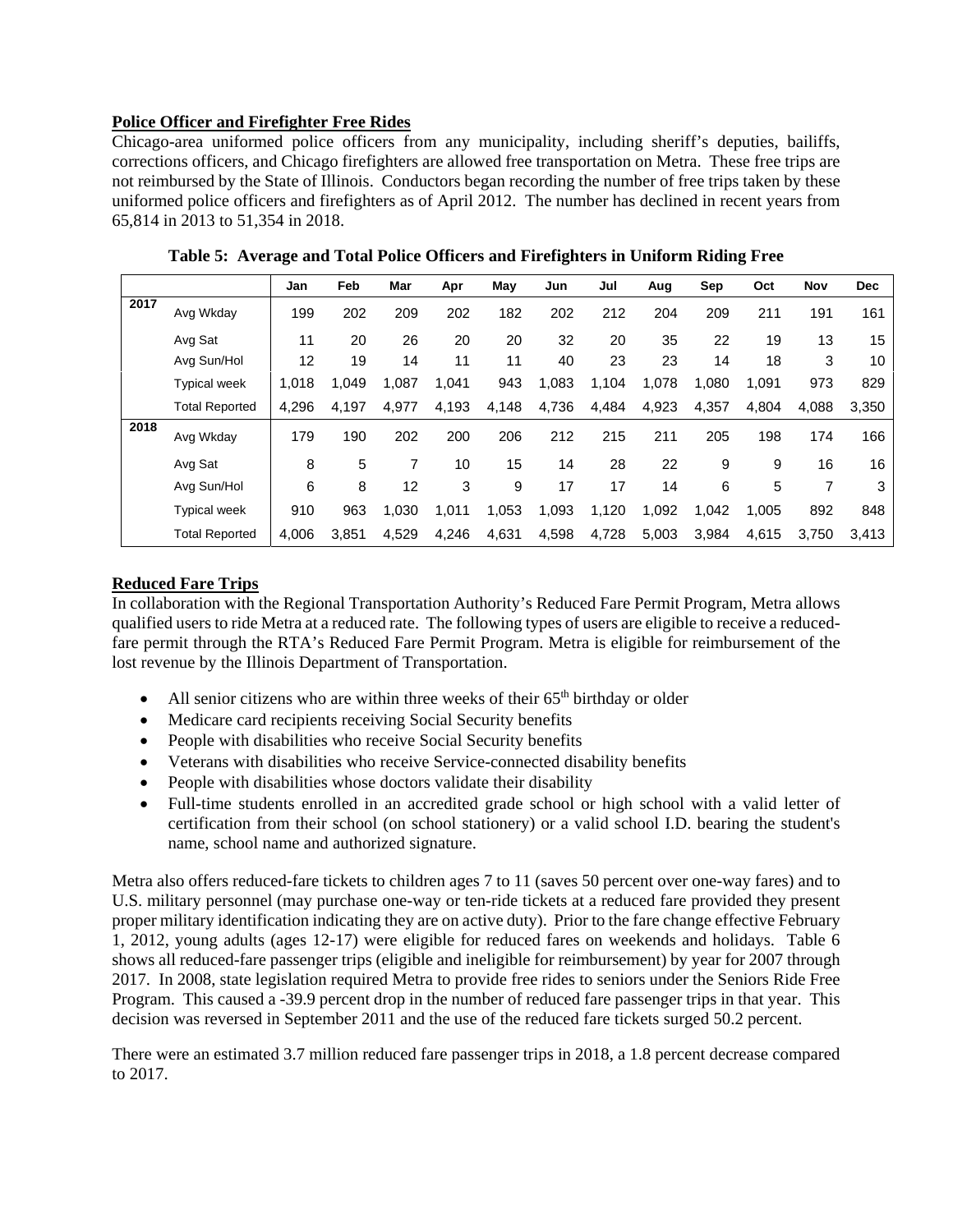|      | Estimated          |          |
|------|--------------------|----------|
| Year | Passenger<br>Trips | Change   |
| 2007 | 3,033,277          |          |
| 2008 | 1,822,246          | $-39.9%$ |
| 2009 | 1,423,241          | $-21.9%$ |
| 2010 | 1,565,633          | 10.0%    |
| 2011 | 2,352,122          | 50.2%    |
| 2012 | 3,736,638          | 58.9%    |
| 2013 | 3,677,516          | $-1.6%$  |
| 2014 | 3,591,620          | $-2.3%$  |
| 2015 | 3,649,846          | 1.6%     |
| 2016 | 3,809,102          | 4.4%     |
| 2017 | 3,835,018          | $0.7\%$  |
| 2018 | 3,741,955          | $-1.8%$  |

**Table 6: Reduced Fare Passenger Trips by Year\*** 

 \*Includes all eligible and ineligible reduced-fare rides for reimbursement and does not include conductor or group sales

| Table 7 shows total free trips and all reduced-fare passenger trips by month. |  |
|-------------------------------------------------------------------------------|--|
|-------------------------------------------------------------------------------|--|

|              |             | 2017           |           |         | $B^{\bullet\bullet}$ and $B^{\bullet\bullet}$ $\sim$ $J$ and $\sim$<br>2018 |           |
|--------------|-------------|----------------|-----------|---------|-----------------------------------------------------------------------------|-----------|
|              | <b>Free</b> | <b>Reduced</b> | Total     | Free    | <b>Reduced</b>                                                              | Total     |
| Jan          | 72,726      | 339,566        | 412,292   | 68,638  | 341,001                                                                     | 409,639   |
| Feb          | 73,158      | 271,442        | 344,600   | 63,698  | 252,859                                                                     | 316,557   |
| Mar          | 80,628      | 318,150        | 398,778   | 72,687  | 307,601                                                                     | 380,288   |
| Apr          | 75,719      | 297,365        | 373,084   | 71,983  | 294,963                                                                     | 366,946   |
| May          | 84,406      | 321,573        | 405,979   | 79,182  | 316,185                                                                     | 395,367   |
| Jun          | 84,381      | 343,964        | 428,345   | 75,265  | 324,778                                                                     | 400,043   |
| Jul          | 81,781      | 328,902        | 410,683   | 79,722  | 334,899                                                                     | 414,621   |
| Aug          | 89,173      | 337,301        | 426,474   | 80,810  | 327,919                                                                     | 408,729   |
| Sep          | 78,708      | 316,243        | 394,951   | 72,603  | 309,112                                                                     | 381,715   |
| Oct          | 82,745      | 341,602        | 424,347   | 80,818  | 339,393                                                                     | 420,211   |
| Nov          | 73,628      | 327,327        | 400,955   | 70,598  | 310,091                                                                     | 380,689   |
| Dec          | 69,206      | 291,583        | 360,789   | 66,286  | 283,154                                                                     | 349,440   |
| <b>Total</b> | 946,259     | 3,835,018      | 4,781,277 | 882,290 | 3,741,955                                                                   | 4,624,245 |

| Table 7: Estimated Reduced Fare Passenger Trips by Month |
|----------------------------------------------------------|
|----------------------------------------------------------|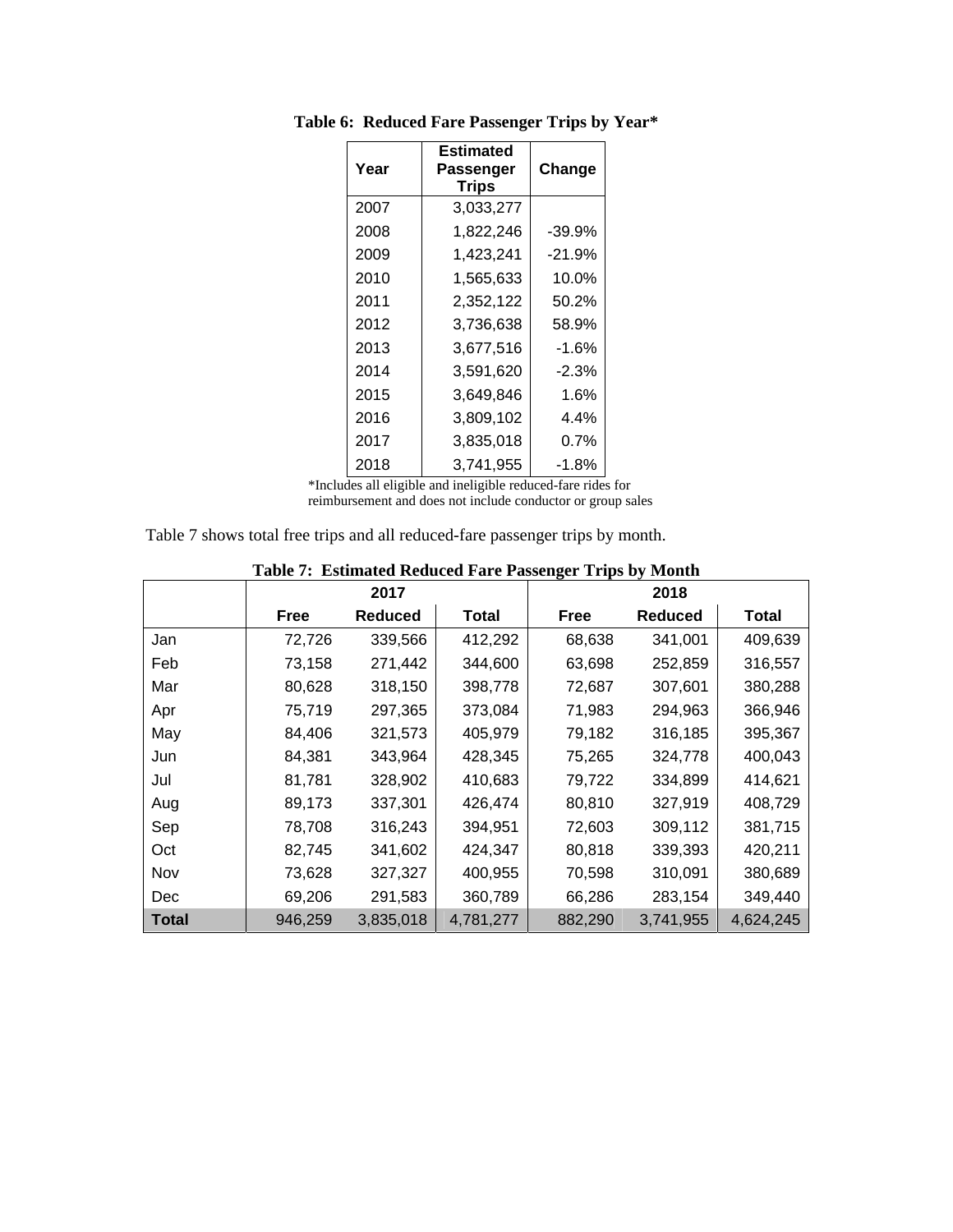## **Accessible Equipment Usage**

Metra's trains became fully accessible in April 1998, providing at least one accessible car per train consistent with the Americans with Disabilities Act (ADA). On a typical weekday, over 95 percent of boardings occur at fully or partially accessible stations. In 2018, Metra provided about 36,000 passenger trips that utilized ADA equipment, the highest number recorded. Figure 10 shows the annual number of passenger trips utilizing the accessible equipment since 1999.





#### **Bikes on Trains Program**

Beginning in June 2005, Metra implemented the Bikes-on-Trains program, permitting a limited number of bicycles in each passenger car during weekday off-peak and weekend service periods. Since October 2014, bicycles have also been permitted on weekday inbound trains that arrive downtown before 6:30 a.m. and during special events at the discretion of the conductors. In 2018, Metra conductors reported about 198,000 bicycles brought onto Metra trains (see Figure 11).

Divvy bikeshare stations were first installed in downtown in June 2013. Since then, their use has continued to climb and docking stations were installed in Evanston and Oak Park in 2016. The valet docking service provided by Divvy at Union Station and Ogilvie Transportation Center suggests the growing demand for bicycles on Metra has been partially met by bikeshare.



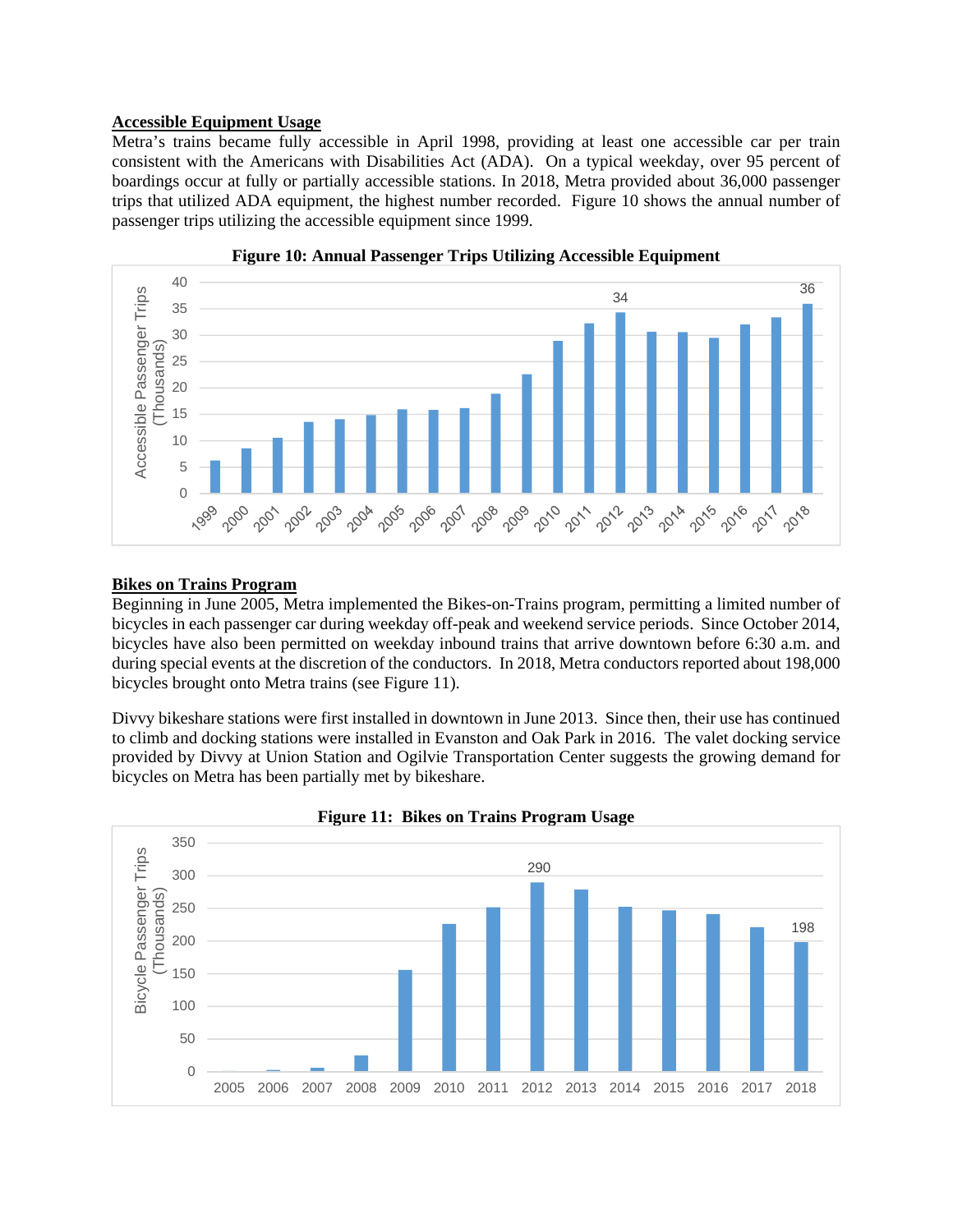## **III. 2018 RIDERSHIP INFLUENCES**

Metra provided about 76.1 million passenger trips in 2018, a 3.2 percent decrease when compared to 2017. Many factors contribute to year-over-year ridership changes. Some of these factors are under Metra's control (fare and service changes) while others are not (changes in employment and fuel prices).

#### **Winter Weather**

Metra ridership is generally impacted during times of severe winter weather as commuters choose whether or not to ride Metra depending on driving conditions and/or school closures. Table 8 shows total snowfall by month for the past five winter seasons (Nov-Mar). The winter of 2017-2018 had atypically low snowfall, 25.7 inches lower than the 30-year average.

| <b>Season</b>      | <b>Nov</b> | <b>Dec</b> | Jan  | Feb  | Mar  | Nov-Mar | <b>Difference from</b><br>30-year Average |
|--------------------|------------|------------|------|------|------|---------|-------------------------------------------|
| 2013-14            | 0.9        | 14.2       | 33.7 | 19.5 | 12.3 | 80.6    | 43.0                                      |
| 2014-15            | 2.8        | 0          | 13.9 | 26.8 | 7.1  | 50.6    | 13.0                                      |
| 2015-16            | 11.2       | 4.5        | 6.3  | 5.5  | 2.6  | 30.1    | $-7.5$                                    |
| 2016-17            | 0          | 17.7       | 0.6  | 0    | 7.8  | 26.1    | $-11.5$                                   |
| 2017-18            | 0.1        | 5.3        | 0.9  | 4.3  | 1.3  | 11.9    | $-25.7$                                   |
| 2018-19            | 2.2        | 2.5        |      |      |      |         |                                           |
| 30-year<br>Average | 1.3        | 8.5        | 11.4 | 10.0 | 5.3  | 37.6    |                                           |

| <b>Table 8: Chicago Snowfall (inches)</b> |  |  |
|-------------------------------------------|--|--|
|-------------------------------------------|--|--|

Figure 12, shows that high snow accumulations and cold temperatures contributed to lower ridership in February 2015, December 2016, and December 2017.



**Figure 12: Monthly Ridership, Inches of Snow, and Days <0 Deg. Fahrenheit**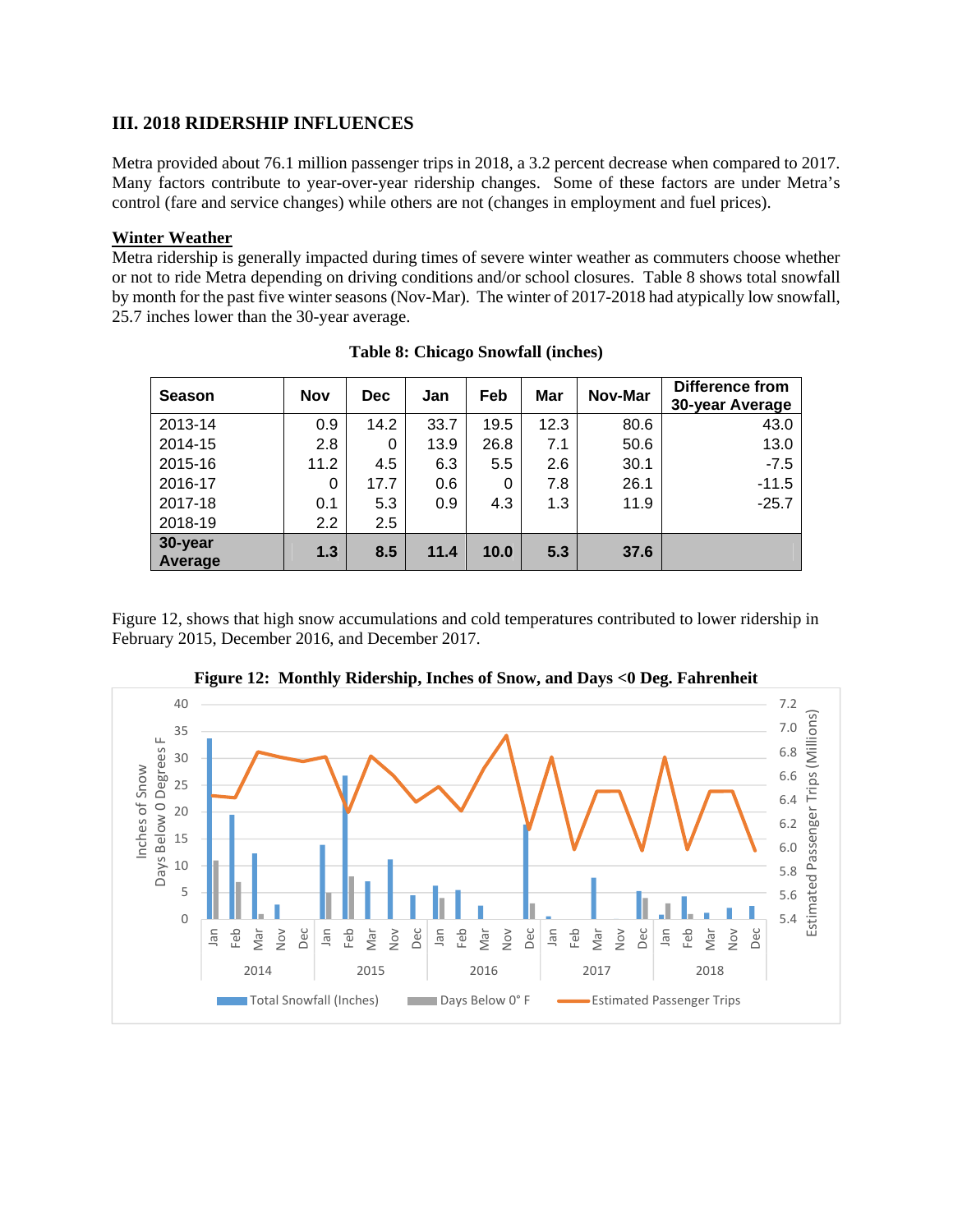#### **On-Time Performance**

The on-time performance of the system is the percentage of scheduled trains that arrived on-time each month. Metra considers a train late if it arrives six minutes or more after its scheduled arrival at its last stop. Metra system reliability over the past several years has tracked at a very high level, usually exceeding 95 percent on-time performance in any given month. Figure 13 shows the effects of heavy snowfall and frigid temperatures in 2014-2018.



In 2018, on-time performance averaged 94.8 percent, which is the lowest annual average since 2014. In Figure 14, 2011 and 2014 are highlighted to indicate the impact of the Groundhog Day Blizzard and Polar Vortex, respectively.



**Figure 14: Annual On-Time Performance**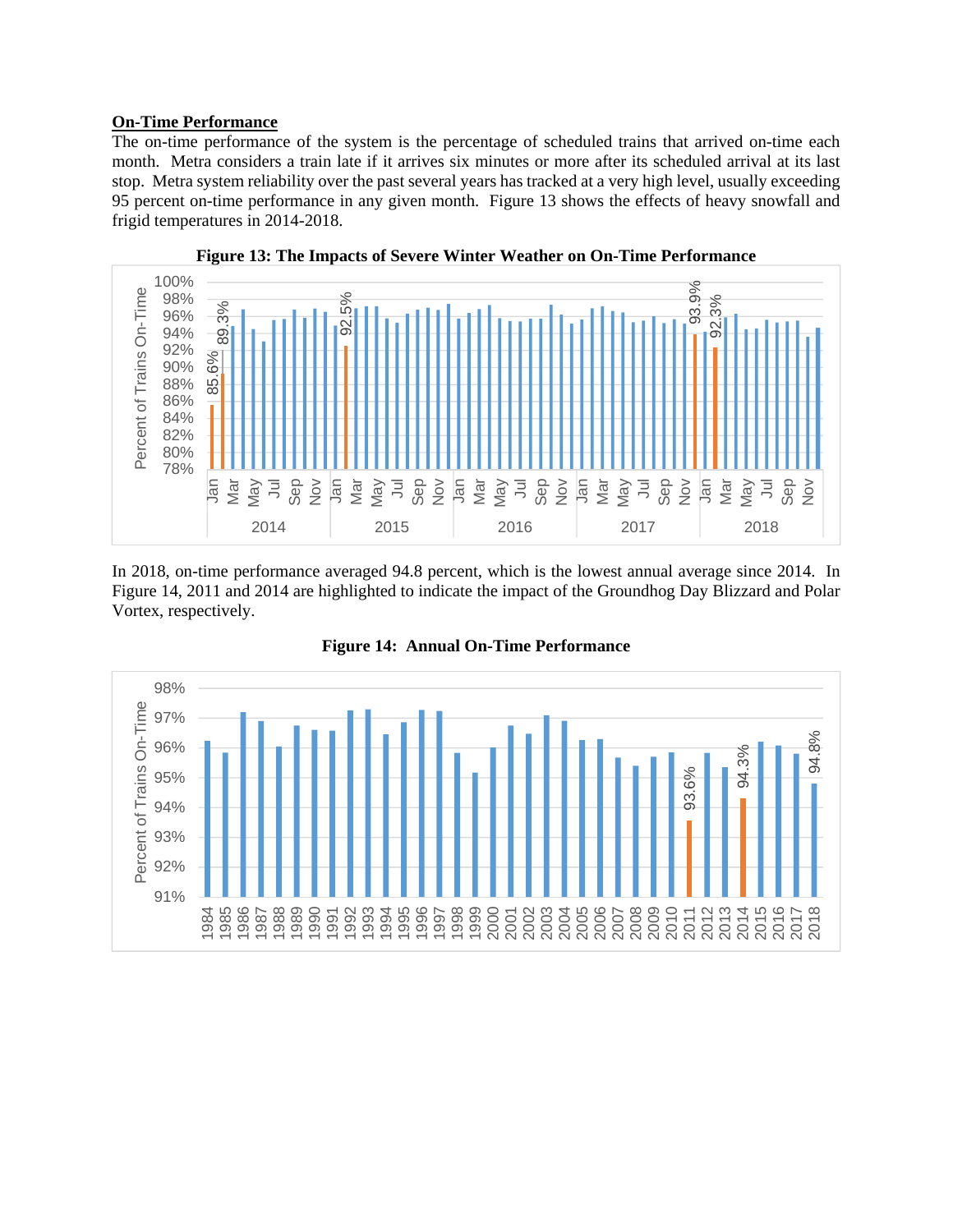Metra's on-time performance in 2018 was adversely affected by significant increases in the number of delays due to signal/switch failures, interference from freight trains, and weather. A total of 1,739 trains were delayed due to signal/switch failures which is an increase of 42% since 2017. A total of 1,514 trains were delayed due to interference from freight trains which is an increase of 51% since 2017. A total of 1,054 trains were delayed due to weather-related issues which is an increase of 77% since 2017. These increase were only minimally offset by decreases in delays caused by accidents and track work. For the year, Metra missed its 95% on-time performance goal with an annual percentage of 94.6%. Metra achieved its on-time performance six goal out of the 12 months of the year, with a low of 93.6% in November.

#### **Employment**

Since approximately 90% of passenger trips taken on Metra are for work, the health of the regional economy, especially in terms of employment levels, greatly influences Metra ridership (see Figure 15). Regional employment has generally grown since 1990. The economic downturn following the September 11<sup>th</sup> attacks and the 2007 to 2009 economic recession (affecting 2008 through 2010 employment averages) are the exceptions. Average regional employment for 2018 was 0.8% higher compared to 2017. Employment remains slightly below pre-recession levels. In 2018, approximately 4.1 million persons were employed in the Chicago region. This is comparable to 2008 and 2016.





Source: Illinois Department of Economic Security. Includes employees covered under the State's Unemployment Insurance Act. Includes employment figures for Cook, DuPage, Kane, Lake, McHenry and Will County. Government workers are not included in these estimates.

Figure 16 shows regional employment by month for 2014 through 2018. In 2018, regional employment was up for all months compared to 2017.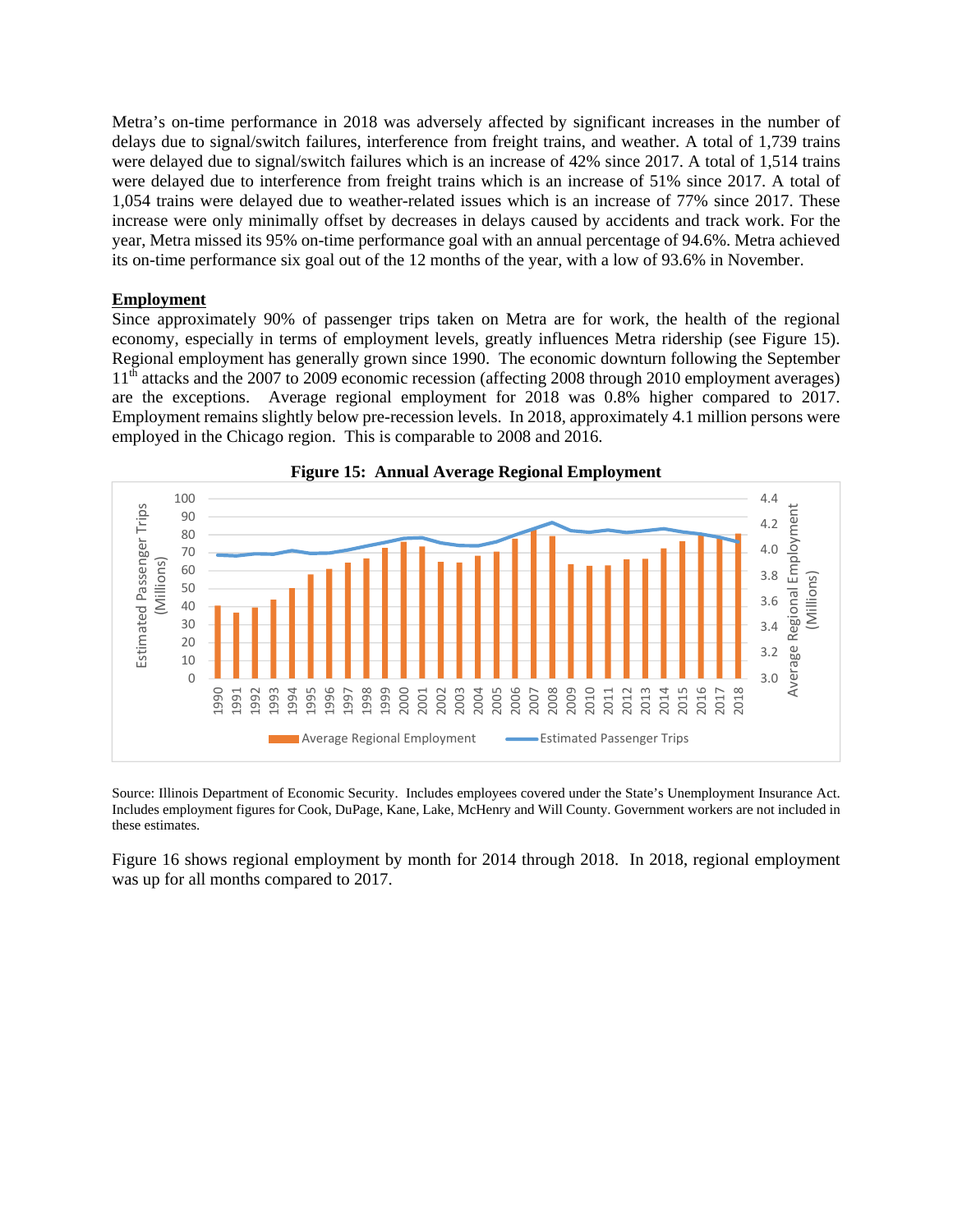

**Figure 16: Regional Employment by Month** 

Source: Illinois Department of Economic Security. Includes employees covered under the State's Unemployment Insurance Act. Government workers are not included.

#### **Employment in Downtown Chicago**

As all of Metra's terminals are located in downtown Chicago, changes in downtown employment influence ridership more than regional trends. The Illinois Department of Economic Security publishes employment statistics by ZIP code in the Chicago region each year for the month of March. In March of 2015, nongovernment employment in the ZIP codes that make up downtown was 593,665, up 3.4% from 574,216 in 2016. For the fourth consecutive year, this is the highest amount recorded since these statistics have been calculated.

The ZIP codes for the Loop, West Loop, North Michigan/River North, Far West/South Loop areas are shown in Figure 17. The Loop & West Loop is bordered Halsted Street in the west, Lake Michigan in the east, Van Buren Street in the south, and the Chicago River in the north. The Far West/South Loop is from Ashland Avenue in the west to Halsted Street and then Lake Michigan between 16<sup>th</sup> Street and Van Buren Street. North Michigan/River North is from Halsted Street in the west to Lake Michigan in the east between the Chicago River and Kinzie Street in the south and North Avenue in the north.



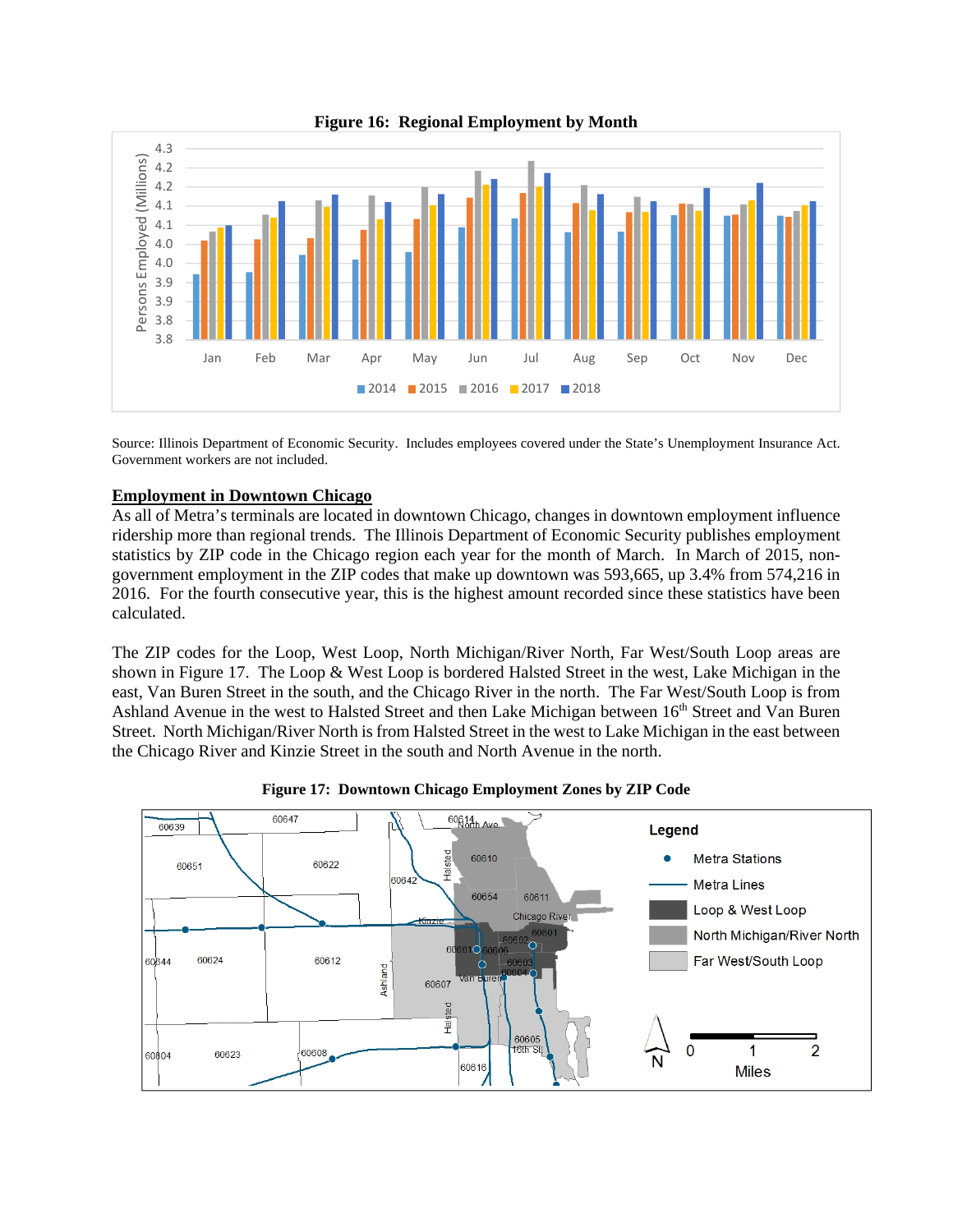Employment was higher in 2018 than 2017 in all three downtown employment zones (See Figure 18). Downtown as a whole had 19,249 more jobs in 2018 than 2017. The Loop & West Loop gained 10,951 jobs, the North Michigan/River North area gained 4,288 jobs, and the Far West/South Loop gained 4,010 jobs.



**Figure 18: Downtown Chicago Employment by Downtown Employment Zone** 

Source: Illinois Department of Economic Security. Includes employees covered under the State's Unemployment Insurance Act. Government workers are not included**.**

The percentage of regional jobs located in downtown grew from a low of 14.5 percent in 2005 to 17.0 percent in 2018. This is the highest percentage recorded since 1991 (16.5 percent) continuing a trend that began in 2011 (see Figure 19).





Approximately 90% of Metra's morning passenger trips are destined for the five stations located downtown (Union Station, Ogilvie Transportation Center, LaSalle Street, Van Buren, and Millennium). Metra's peakperiod/peak-direction (AM Peak inbound trains and PM Peak outbound trains) average weekday ridership has historically followed trends in non-government employment downtown. As employment downtown rose in the 1990s and dropped between 2008 and 2010, passenger loads followed suit (see Figure 20). In the last few years, steady increases in the number of downtown jobs have occurred while ridership has decreased.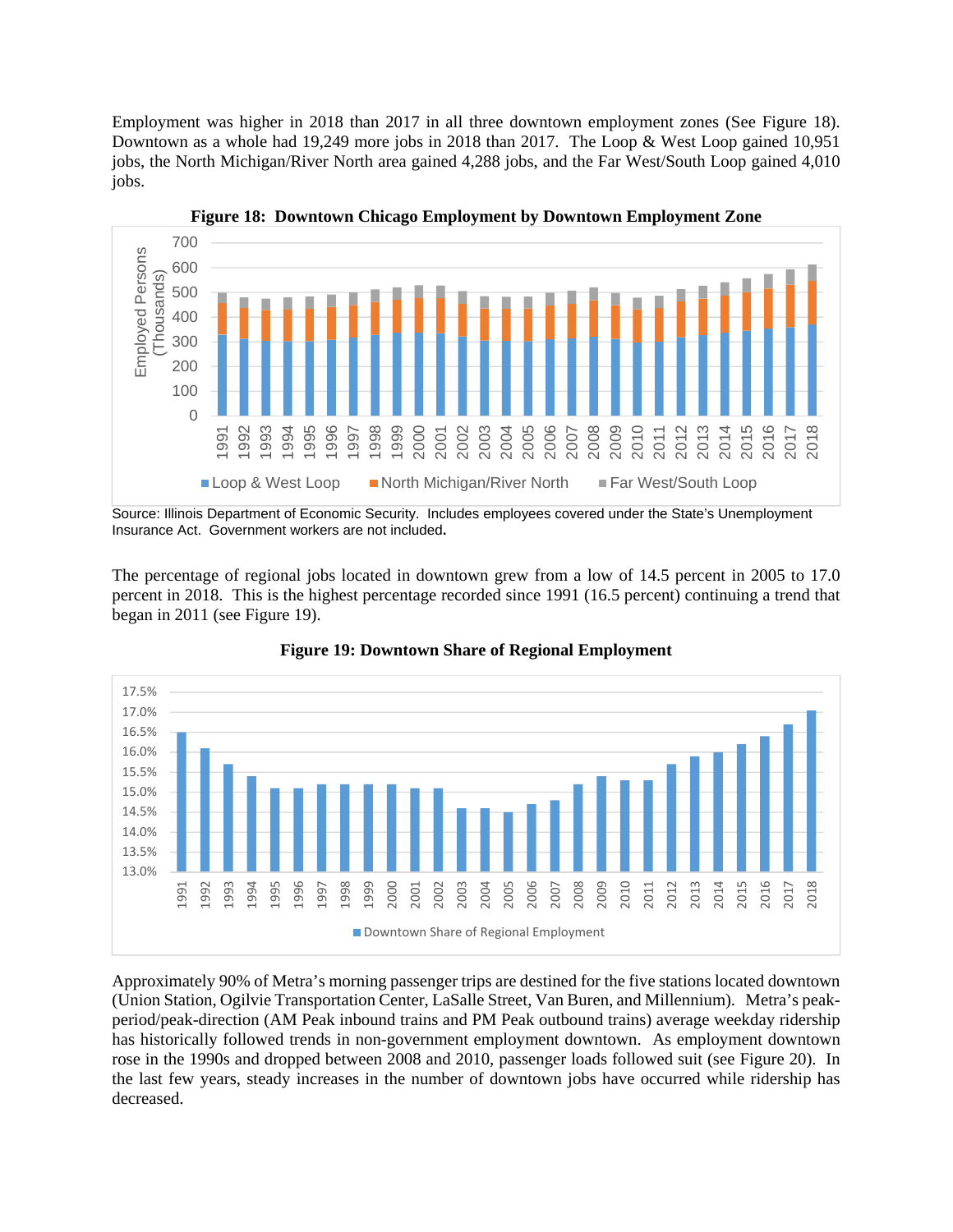

**Figure 20: Average Peak Hour and Peak Direction Weekday Passenger Loads in March & Downtown Chicago Employment** 

The shift in the share of total employment towards downtown Chicago is evident in office occupancy rates (see Figure 21). Downtown Chicago office occupancy rates remained constant near 85.1 percent between the First Quarter of 2012 through the first half of 2013. Beginning in the Third Quarter of 2013, the occupancy rate began to climb. By the Fourth Quarter of 2016, the rate had gone up to 89 percent. Occupancy rates dropped slightly to 87.8 percent by the Fourth Quarter of 2017. Office occupancy rates outside of downtown were relatively unchanged in 2017 compared to 2016. The Fourth Quarter of 2016 was 81.3 percent and the Fourth Quarter of 2017 was 81.4 percent. In the Third Quarter of 2018, the downtown office occupancy rate was 87.8 percent, and the suburban rate was 82.2 percent. The difference between downtown and outside-of-downtown occupancy has been steady since the Second Quarter of 2008 (see Figure 21).



Source: CB Richard Ellis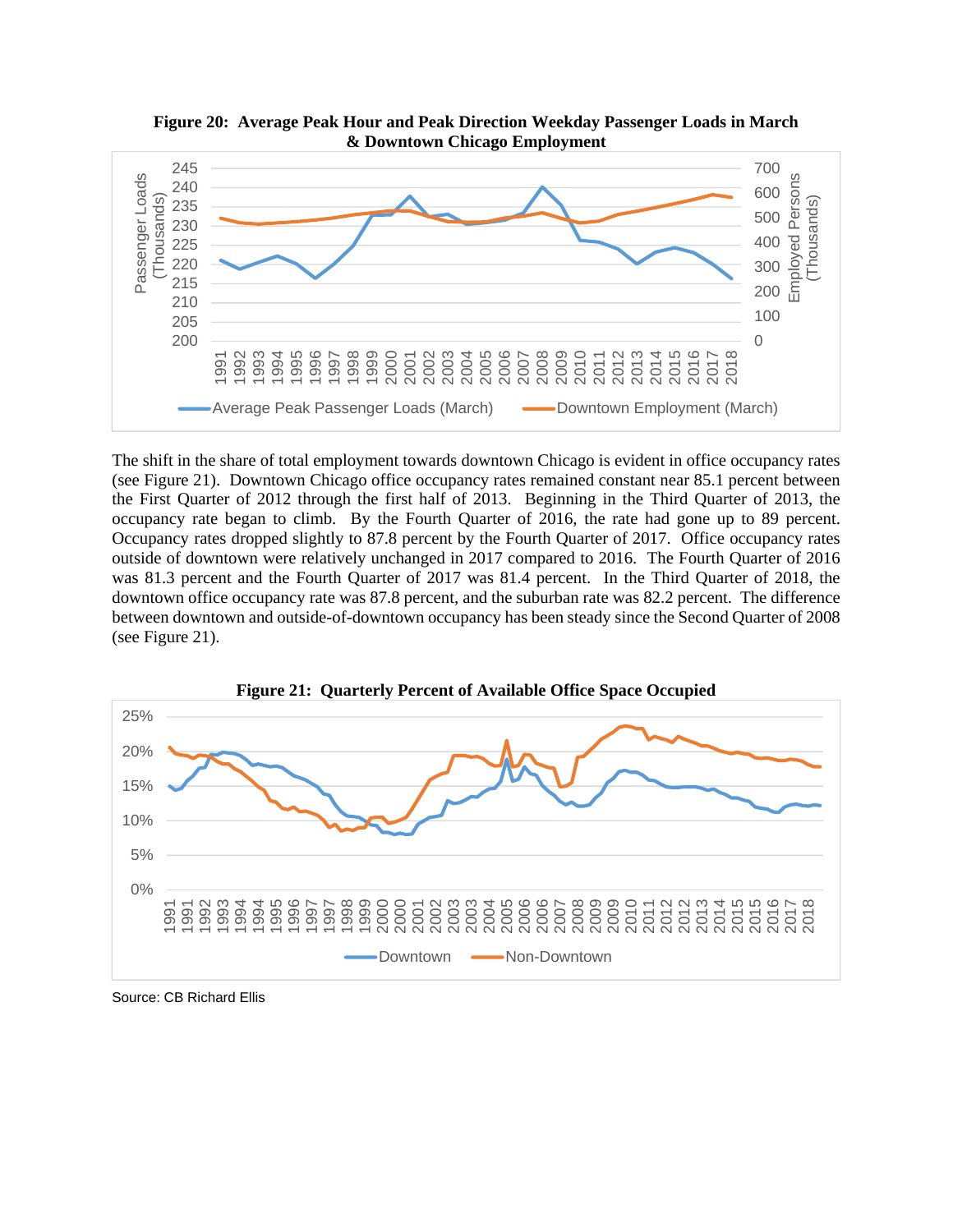## **Regional Population**

Total demand for transportation services can be broadly measured by population. Northeastern Illinois' regional population increased by 2.8 percent between 2000 and 2010, with Cook County decreasing in population and the collar counties steadily growing, as shown in Table 9. In the last seven years, Kane County has seen the highest percentage growth.

|                       | 2000      | 2010      | 2017 Est. | 00 vs.<br>10 | $10$ vs.<br>17 | 2040<br><b>Projections</b> | % Change<br>(2010-2040) |
|-----------------------|-----------|-----------|-----------|--------------|----------------|----------------------------|-------------------------|
| Cook County           | 5,376,741 | 5,194,675 | 5,211,263 | $-3.4%$      | 0.3%           | 5,960,242                  | 15%                     |
| City of Chicago       | 2,896,016 | 2,695,598 | 2,716,450 | $-6.9%$      | 0.8%           | 3,054,654                  | 13%                     |
| Other                 | 2,480,725 | 2,499,077 | 2,494,813 | 0.7%         | $-0.2%$        | 2,905,588                  | 16%                     |
| DuPage County         | 904,161   | 916,924   | 930,128   | 1.4%         | 1.4%           | 1,104,089                  | 20%                     |
| <b>Kane County</b>    | 404.119   | 515,269   | 534,667   | 27.5%        | $3.8\%$        | 789,295                    | 53%                     |
| Lake County           | 644.356   | 703,462   | 703,520   | 9.2%         | $0.0\%$        | 896,341                    | 27%                     |
| <b>McHenry County</b> | 260,077   | 308,760   | 309,122   | 18.7%        | 0.1%           | 508,918                    | 65%                     |
| <b>Will County</b>    | 502,266   | 677,560   | 692,661   | 34.9%        | 2.2%           | 1,175,218                  | 73%                     |
| NE Illinois Region    | 8,091,720 | 8,316,650 | 8,381,361 | 2.8%         | 0.8%           | 10,434,103                 | 25%                     |
| <b>City Share</b>     | 35.8%     | 32.4%     | 32.4%     |              |                | 29.3%                      |                         |
| <b>Suburban Share</b> | 64.2%     | 67.6%     | 67.6%     |              |                | 70.7%                      |                         |

**Table 9: Northeastern Illinois Regional Population Growth** 

Source: U.S. Census Bureau; Projections from the Chicago Metropolitan Agency for Planning October 2014 Updates.

#### **Automobile Operation Costs**

Congestion, highway tolls, parking rates, and the cost of automobile ownership and operation are factors that people consider as they choose to travel throughout the Chicago region. Metra ridership historically trended along with the average gasoline price as reported by the Bureau of Labor Statistics for Regular Gasoline sold in the greater Chicago-Gary-Kenosha region (see Figure 22). The average annual gas price in 2018 (\$2.77 per gallon) was \$0.29 higher than in 2017 (\$2.48 per gallon).





At the beginning of the decade, gas prices fluctuated between \$3.50 and \$4.00 per gallon. In 2014, a dramatic drop in gas prices at the end of the year did not lead to a corresponding drop in Metra ridership. In 2015 and 2016, lower ridership appears to correlate with the sustained lower gas prices. This effect is most noticeable on discretionary ridership, infrequent trips that occur during less congested periods.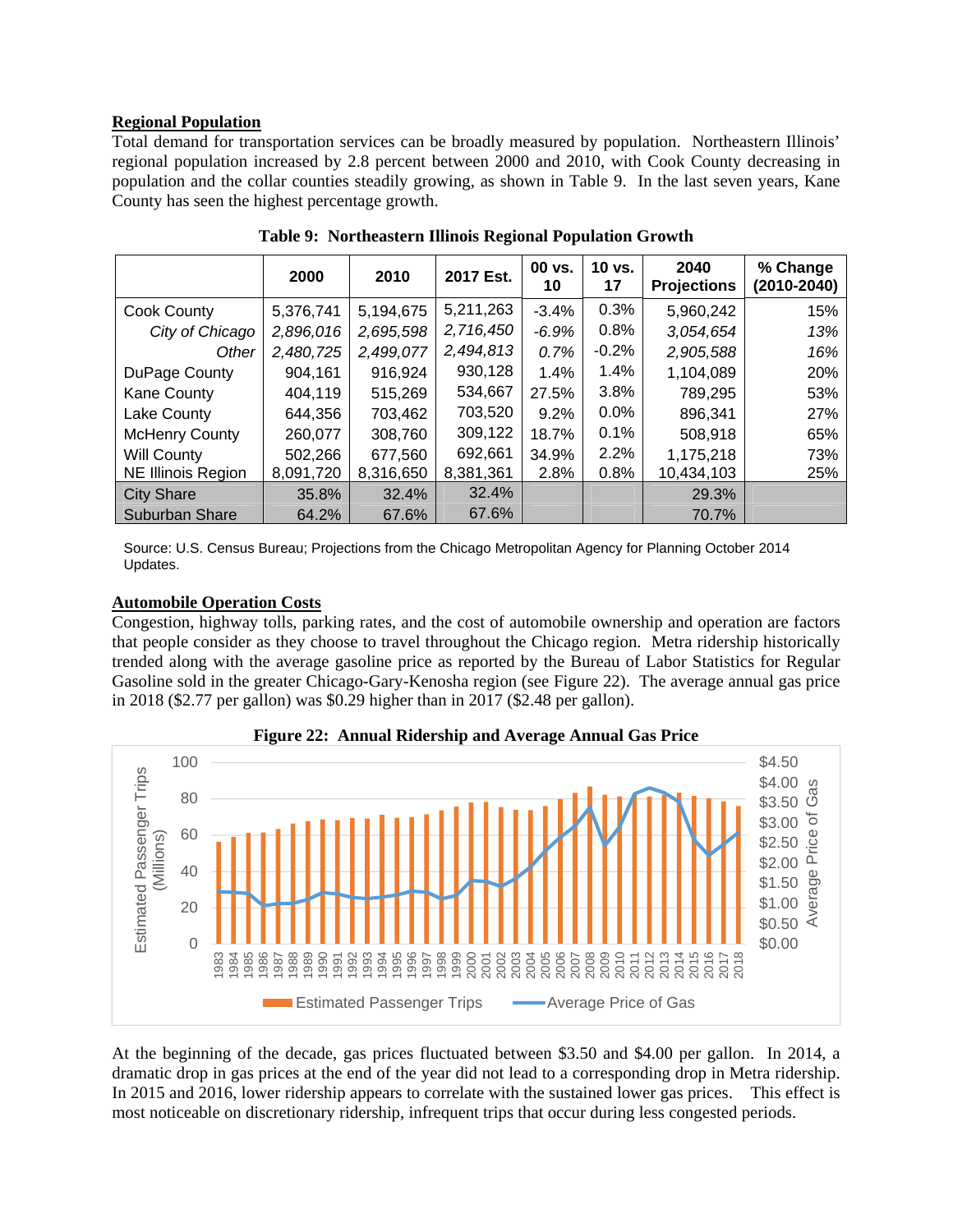

## **Major Construction Projects**

Metra provides a reliable option for many of its riders, enabling them to avoid chronically congested roadways and to ride transit when other services are disrupted. When Metra's transportation partners undertake construction on any of the region's major transportation facilities, Metra service can play an important role in mitigating construction disruptions. Many who use Metra during construction revert back to their previous travel patterns after construction. As such, the timing of major construction projects can significantly influence Metra's annual ridership estimates one way or the other.

Table 10 lists all major construction projects that have occurred since 2000. The shaded projects were ongoing in 2018.

| <b>Major Roadway</b>     | <b>Affected Lines</b>                                                     | Years                |
|--------------------------|---------------------------------------------------------------------------|----------------------|
| Congress Pkwy            | Milw-W, UP-W, BNSF                                                        | 2010-2012            |
| Dan Ryan                 | Elec, RI, So. Shore                                                       | 1988-1989, 2003-2007 |
| Edens                    | UP-N, Milw-N                                                              | 1979, 2007-2008      |
| <b>Edens Spur</b>        | UP-N, Milw-N                                                              | 2010                 |
| Eisenhower               | Milw-W, UP-W, BNSF                                                        | 1984-1985, 2010      |
| Hillside Strangler       | BNSF, Milw-W, UP-W                                                        | 2000-2001            |
| $1-355$                  | Milw-W, UP-W, BNSF                                                        | 2010                 |
| I-57 Rehab               | Elec, RI                                                                  | 2002-2003            |
| I-90 Jane Addams Tollway | Milw-W, UP-NW                                                             | 2013-2016            |
| IL Route 59              | <b>BNSF</b>                                                               | 2013-2015            |
| Jane Byrne Interchange   | Elec., RI, BNSF, Heritage, SWS, Milw-N,<br>Milw-W, NCS, UP-N, UP-NW, UP-W | 2015-2022            |
| Kennedy                  | UP-N, Milw-N, UP-NW                                                       | 1992-1994            |
| Lake Shore Drive         | Elec                                                                      | 1996                 |
| Stevenson                | BNSF, Heritage, SWS                                                       | 1998-2000            |
| South Lake Shore Drive   | Elec                                                                      | 2001-2004            |
| <b>Wacker Drive</b>      | BNSF, Heritage, SWS, Milw-N, Milw-W,<br>NCS, UP-N, UP-NW, UP-W            | 2010-2012            |

#### **Table 10: Major Roadway Construction Projects**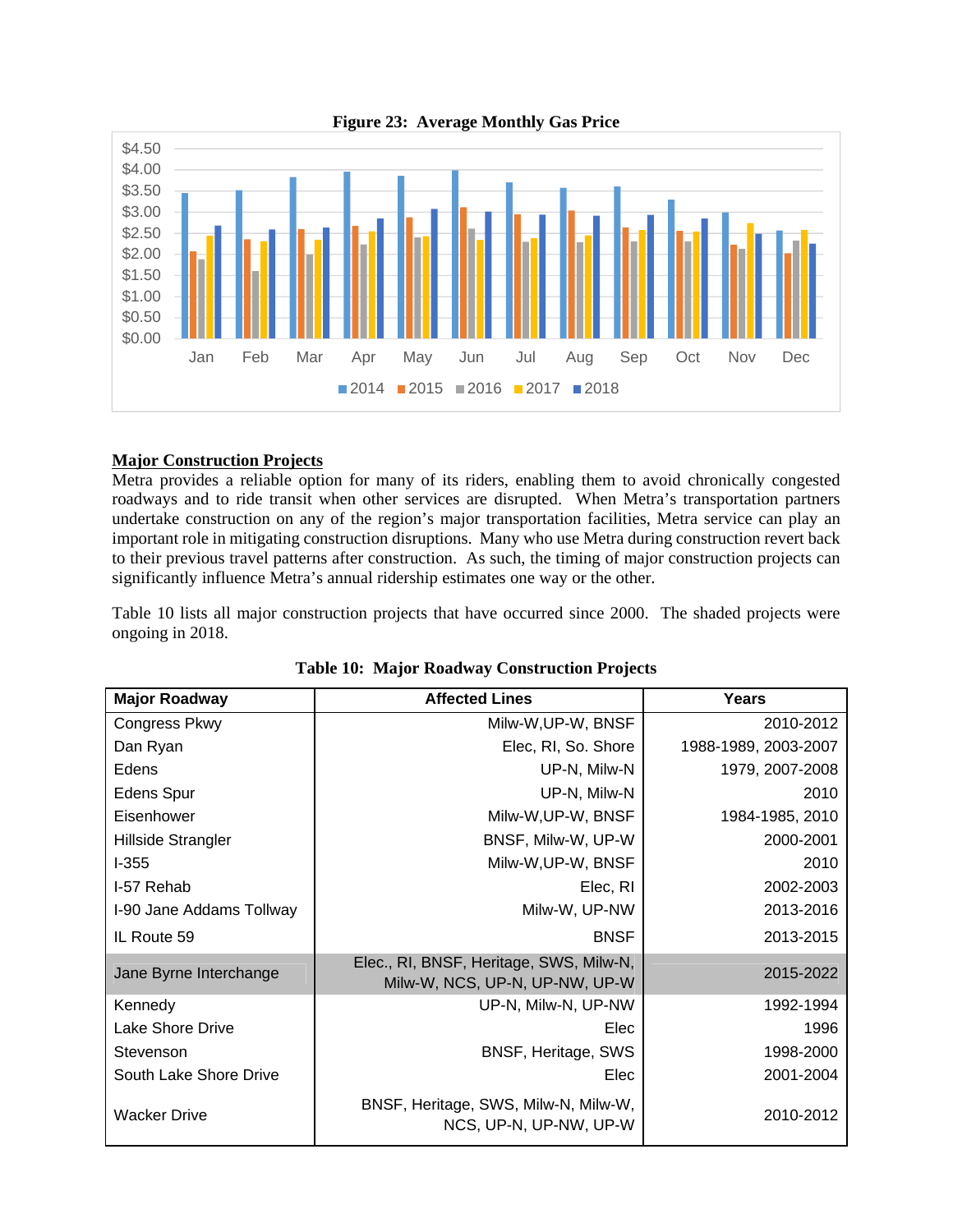**Jane Byrne Interchange Reconfiguration** – In March 2015, work began on a major reconfiguration of the Jane Byrne Interchange. During the first phase of the construction, the number of lanes was reduced on several ramps and the inbound Dan Ryan Expressway, and access to Congress Parkway from the Dan Ryan was via a detour. In December 2016, a new flyover linking the inbound Dan Ryan Expressway to the outbound Eisenhower Expressway was completed. Work completed in 2017 enabled improvements to be made on the section that connects to Interstate 290 in 2018. The project will continue through 2021.

## **Marketing**

Metra markets its services to a wide variety of audiences. Its customer base includes traditional commuters and reverse commuters as well as recreational customers, weekend riders and occasional users, all of which represent important market segments for future ridership growth. Metra uses a proactive, customer-driven marketing approach to build on successful programs to meet passenger travel needs. While some of the marketing is tailored to specific market segments, other efforts are geared toward the general population to reinforce brand identity throughout the region while sending a call to action that resonates with all potential customers.

Metra's 2018 overall budget for marketing initiatives were greatly reduced over previous years, but there was still a focus on maintaining top-of-mind awareness to consumers to consider Metra as a viable travel alternative:

- A new movers program continued to be offered, inviting targeted direct mail recipients to request two free one-way tickets.
- In late spring 2018, very targeted 4-week campaigns were initiated to alert those in affected areas of zone consolidation and reassignment in hopes of attracting new riders to the system. Messaging methods included gas pump toppers, posters (small billboards), digital radio, digital news and entertainment sites and direct mail.
- A summer marketing effort supported the seasonal recreational travel program, which included the extension of Weekend Family Fares to weekdays and offered a dedicated web page that featured promotions to downtown attractions.
- Special event tickets were promoted through social media channels and website to support large ridership events including the Lollapalooza music festival.
- During the winter holiday season, Family Fares program were extended to include weekdays and coincided with schools' holiday break.

For 2019, the Marketing Department will expand upon these initiatives and continue to develop creative ways to maintain the Metra brand and ultimately support Metra's efforts to stabilize and ultimately grow ridership.

#### **Business Development**

Working with a range of civic and business partners, Metra continuously strives to cultivate new riders across all market segments. One-to-one outreach efforts are directed to human resources managers, trade groups such as the Transportation Management Association (TMA) of Lake-Cook, chambers of commerce and others. Promoting Metra as a preferred option for both traditional and reverse commuters, Metra works with these civic groups, commercial property managers, and employers throughout the region to identify needs for connecting services. Metra then worked with Pace and/or an assortment of other providers, including Transportation Network Companies (TNCs), TMAs, local chambers and municipalities, to support both public transportation and innovative connecting services.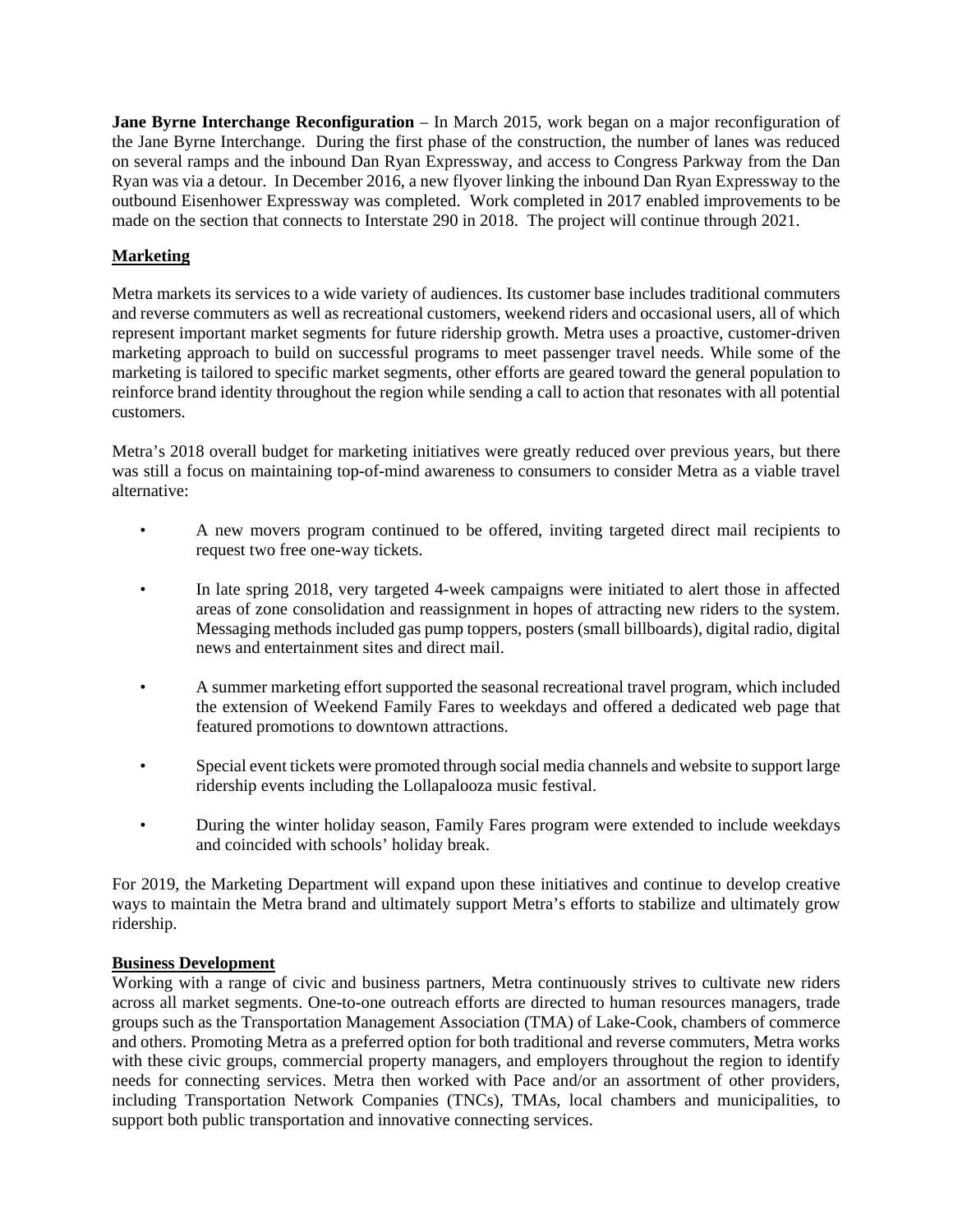Metra continued to be directly involved in the support of a network of 11 Pace shuttles serving the Lake-Cook Corridor, and helped promote ridership on a number of other shuttle projects, including Conway Park businesses in Lake Forest, Esplanade office complex in Downers Grove, HSBC in Rolling Meadows, and more.

Throughout Metra's system, Metra has promoted (and continues to promote) transit benefits as a means for commuters to save on their transportation costs. In so doing, Metra champions all product offerings, while stressing the value of the RTA's program, which is offered at the lowest cost of any provider in the region. In support of this IRS-approved benefit, Metra maintains a transit benefit info page on metrarail.com and periodically e-blasts info to chambers and others. Beyond the commute markets, Metra works with meeting planners, convention staff, residential and hotel property managers, as well as concierges and other tourism related entities to promote Metra as a preferred mode for accessing cultural, recreational, sporting, entertainment and conference/convention venues.

## **Cultural Attractions**

Metra provides direct access to many of the region's top cultural attractions. The downtown area is home to internationally renowned museums, world-class theaters and music venues, award winning restaurants, and is one of the premier shopping destinations in North America. Chicago-area residents and many travelers from outside the region use Metra as it provides direct access to these attractions without the need to navigate the region's congested highways, and without the need to locate and pay for parking.

Beyond the immediate downtown area, several of Metra's outlying stations are close to a number of popular attractions such as the Ravinia Festival, Chicago Botanic Garden, Brookfield Zoo, Museum of Science and Industry, Arlington Park Race Track, Schaumburg Boomers Stadium, Joliet Slammers Silver Cross Field, and U.S. Cellular Field to name a few.

Metra's direct access to many of Chicago's cultural attractions causes Metra's weekend train loads to be heavy at times. Average weekend passenger loads climbed from approximately 80,000 per weekend to 120,000 per weekend between 2004 and 2008 (see Figure 24). This volume has dropped since 2009. In 2018, weekend loads averaged under 100,000 which is comparable to 2005.



**Figure 24: Annual Average Weekend Passenger Loads by Day and Direction**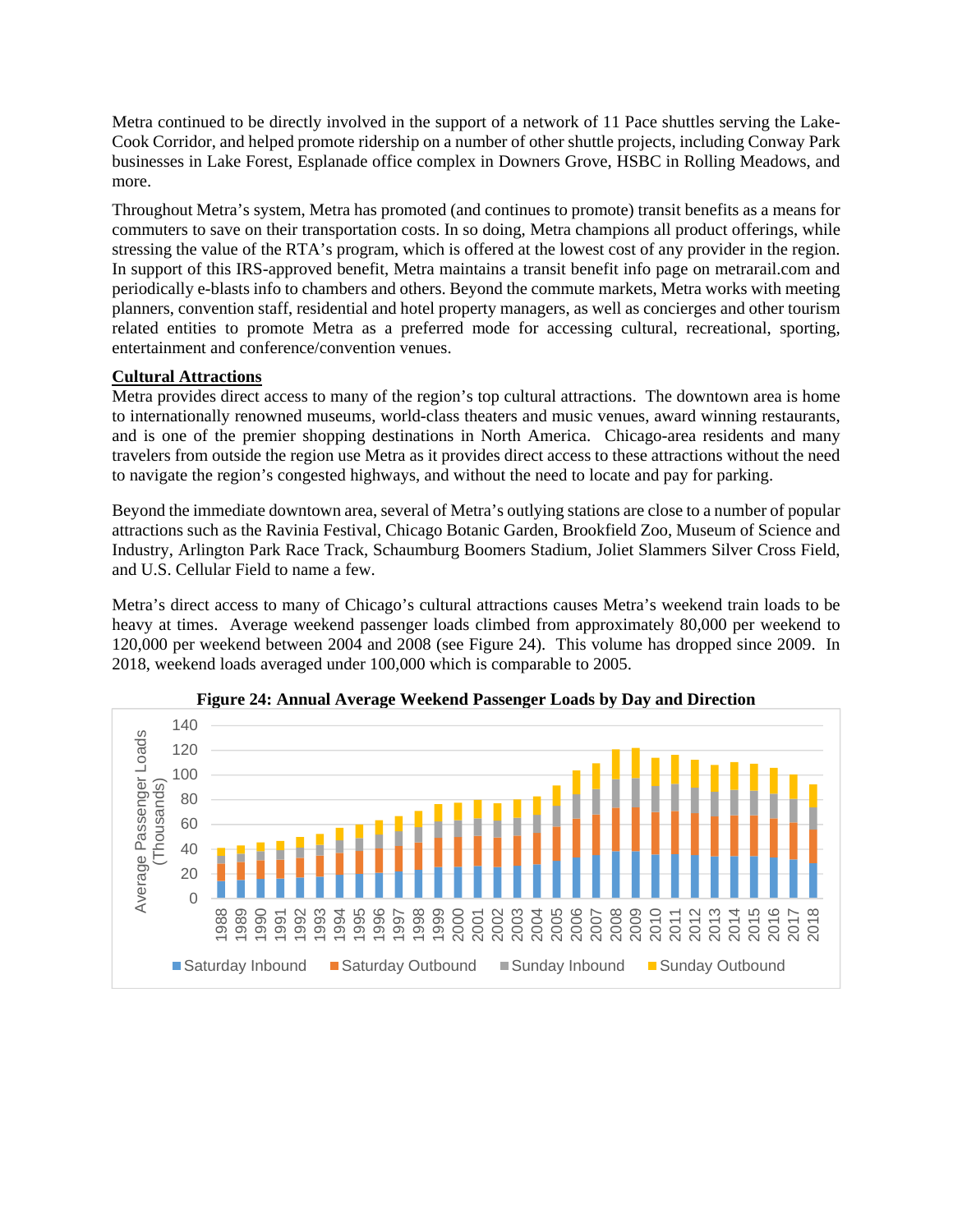## **Special Events**

Special events often bring large crowds into Chicago during off-peak hours. Metra provided additional service or added capacity for the following events in 2018:

- Women's March Chicago (January 20)
- South Side Irish Parade (March 11)
- St. Patrick's Day Parade (March 17)
- Blues Fest and Spring Awakening (June 8-9)
- Chicago Pride Parade (June 24)
- Taste of Chicago (July 11-15)
- Lollapalooza (August 2-5)
- Arlington Million (August 11)
- Chicago Air and Water Show (August 18-19)
- Riot Fest (September 14-16)
- Bank of America Chicago Marathon (October 7)
- Magnificent Mile Lights Festival (November 17)
- Black Friday (November 23)

#### **Fares**

On February 1, 2018, Metra implemented a fare increase for the fourth consecutive year. Table 11 lists the effective changes to commuter rail fares since 1981.

In July 2018, Metra implemented two pilot programs resulting from the 2017-2018 Fare Structure Study. Fare Zones K-M (Woodstock, McHenry, Harvard, Antioch, and Kenosha stations) were consolidated into Fare Zone J. 83rd St. and 87th St. (ME-ML) and 123rd St. (RI-Beverly) stations were reassigned from Zone C to B; State St. through Ashland stations (ME-BI) were reassigned from Zone D to C.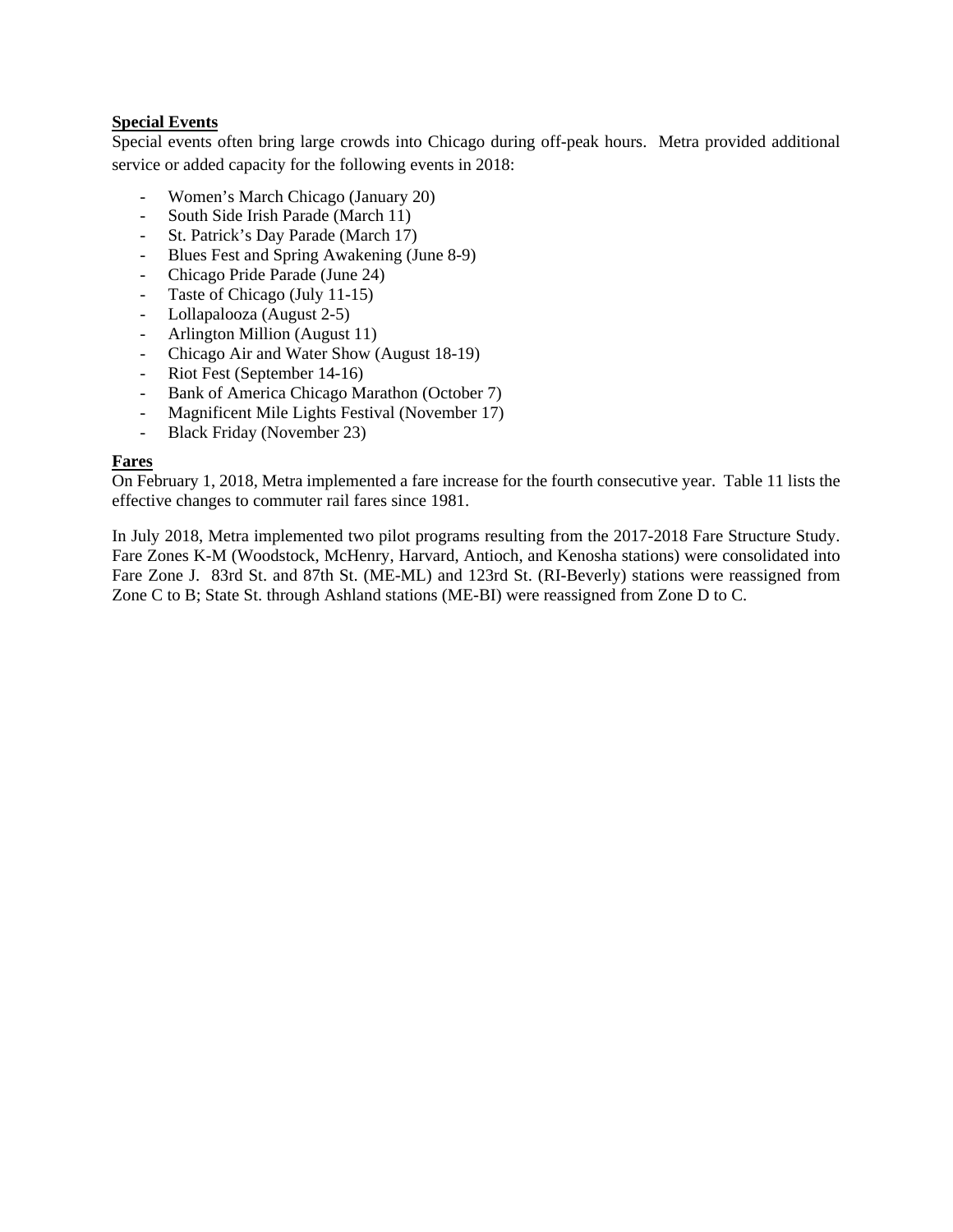| Date          | Action                                                                                                                                                                                                                                                                                                                                                                                                                                                                                                     |
|---------------|------------------------------------------------------------------------------------------------------------------------------------------------------------------------------------------------------------------------------------------------------------------------------------------------------------------------------------------------------------------------------------------------------------------------------------------------------------------------------------------------------------|
| <b>Jan-81</b> | across-the-board 33% increase                                                                                                                                                                                                                                                                                                                                                                                                                                                                              |
| <b>Jul-81</b> | across-the-board 12.5% increase plus 40% surcharge                                                                                                                                                                                                                                                                                                                                                                                                                                                         |
| Oct-81        | surcharge reduced to 33% (average -5%)                                                                                                                                                                                                                                                                                                                                                                                                                                                                     |
| Feb-84        | across-the-board 10% reduction (by Interim RTA Board)                                                                                                                                                                                                                                                                                                                                                                                                                                                      |
| Aug-85        | discount ten-ride tickets by 15%; reduce Zone B fares by 18%; Family Fares                                                                                                                                                                                                                                                                                                                                                                                                                                 |
| Feb-86        | across-the-board 5% increase                                                                                                                                                                                                                                                                                                                                                                                                                                                                               |
| Feb-89        | across-the-board 5% increase (Capital Farebox Financing program)                                                                                                                                                                                                                                                                                                                                                                                                                                           |
| Apr-90        | raise on-train cash fare penalty from 50¢ to \$1.00                                                                                                                                                                                                                                                                                                                                                                                                                                                        |
| May-91        | introduce Weekend \$5 Ticket                                                                                                                                                                                                                                                                                                                                                                                                                                                                               |
| Feb-96        | across-the-board increase, 20¢ per zone, +5½% overall                                                                                                                                                                                                                                                                                                                                                                                                                                                      |
| $Jun-02$      | across-the-board 5% increase; raise on-train cash fare penalty from \$1.00 to \$2.00                                                                                                                                                                                                                                                                                                                                                                                                                       |
| Feb-06        | across-the-board 5% increase                                                                                                                                                                                                                                                                                                                                                                                                                                                                               |
| Feb-08        | across-the-board 10% increase                                                                                                                                                                                                                                                                                                                                                                                                                                                                              |
| $Feb-10$      | increase one-way tickets by 6%, quarter-rounded; raise on-train cash fare penalty from<br>\$2.00 to \$3.00; raise Weekend Ticket from \$5.00 to \$7.00                                                                                                                                                                                                                                                                                                                                                     |
| Feb-12        | 25.1% average fare increase (15.7% one-way; 30% ten-ride; 29.4% monthly); one-way<br>tickets valid for 14 days from date of purchase and not eligible for refunds; monthly tickets<br>valid only for the month issued and refunds subject to a \$5 handling fee                                                                                                                                                                                                                                            |
| Feb-13        | increase price of full-fare ten-ride ticket from 9.0 to 10.0 equivalent one-way fares (11.1%<br>increase)                                                                                                                                                                                                                                                                                                                                                                                                  |
| Feb-15        | 10.8% average fare increase; discount for full- and reduced-fare ten-ride tickets (priced at<br>9.0 equivalent one-way fares); weekend ticket increase from \$7 to \$8; on-train cash fare<br>penalty increase from \$3 to \$5 (implemented in 2016); various fare policy changes including<br>extension of one-way valid period from 14 to 90 days, extension of monthly valid period to<br>noon on 1st business day following valid month, and elimination of all refunds except by<br>discretion of CEO |
| Feb-16        | Increase One-Way Fares by \$0.25; Increase Full-Fare Ten-Ride by \$1.75, Full-Fare Monthly<br>Fares by \$2.50, Reduced Ten-Ride by \$0.75, and Reduced Monthly by \$1.25, on-train cash<br>fare penalty increase from \$3 to \$5 (adopted in 2015) was implemented.                                                                                                                                                                                                                                        |
| Feb-17        | Increase One-Way Fares by \$0.25, Full-Fare Ten-Ride by \$2.75, Full-Fare Monthly Fares by<br>\$11.75, Reduced One-Way by \$0.25, Reduced Ten-Ride by \$1.50, and Reduced Monthly by<br>\$7.50                                                                                                                                                                                                                                                                                                             |
| Feb-18        | Increase Adult One-Way fares by \$0.25; increase Reduced One-Way fares \$0.00-\$0.25;<br>increase Adult 10-Ride to 9.5 Adult One-Ways; increase Reduced 10-Ride to 9.5 Reduced<br>One-Ways; increase Adult Monthly multiplier to 29.0 Adult One-Ways; maintain Reduced<br>Monthly multiplier at 35.0 Reduced One-Ways; increase Weekend Pass by \$2                                                                                                                                                        |
| <b>Jul-18</b> | Zone Consolidation Pilot: consolidate Fare Zones K-M into Fare Zone J; Station Zone<br>Reassignment Pilot: 83rd St. and 87th St. (ME-ML) and 123rd St. (RI-Beverly) stations<br>reassigned from Zone C to B; State St. through Ashland stations (ME-BI) reassigned from<br>Zone D to C                                                                                                                                                                                                                     |

# **Table 11: Fare Changes over Time**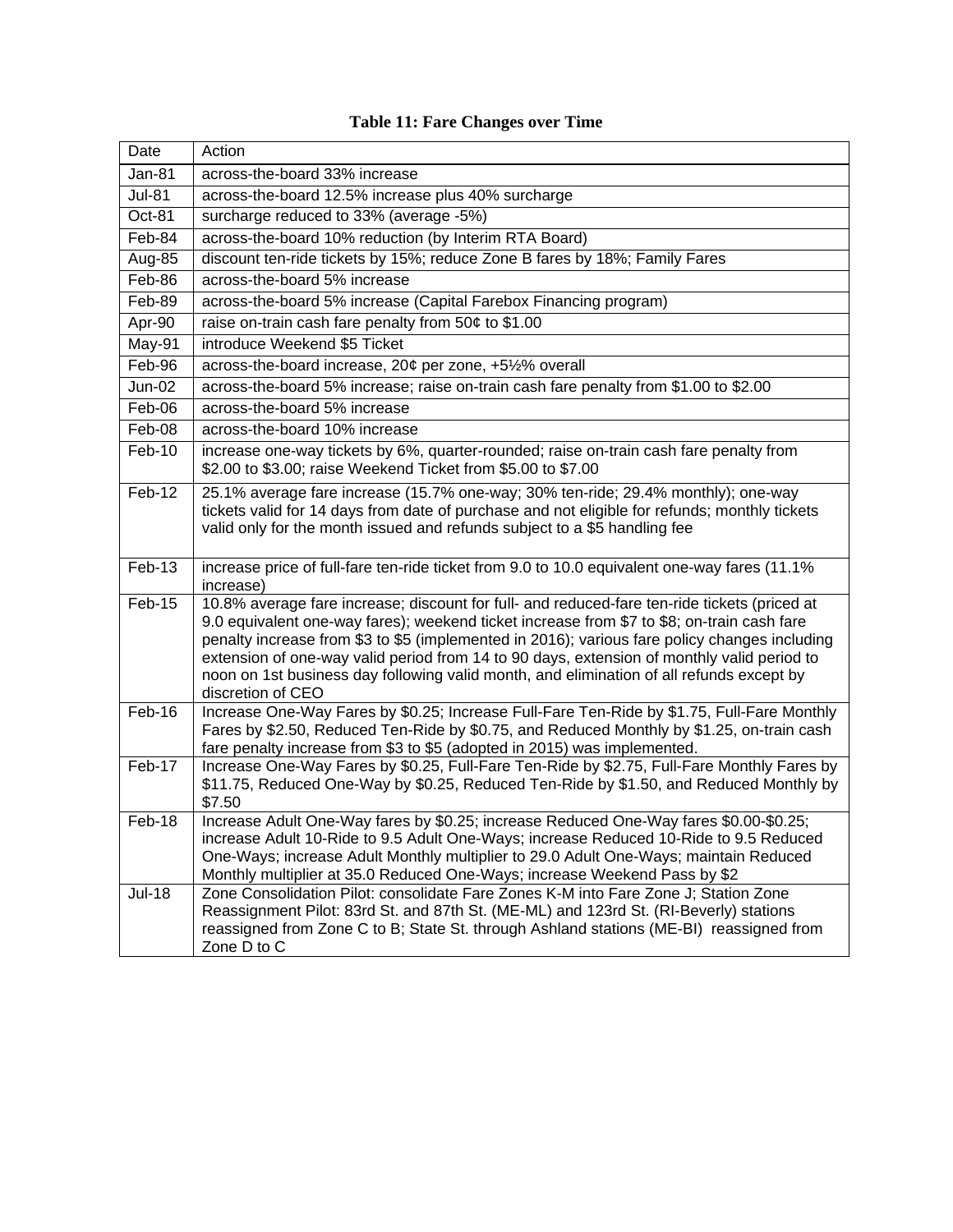#### **February 2013, 2015, and 2018 10-Ride Fare Policy Change - Impact on Other Ticket Types**

The change in the 10-ride ticket policy had an effect on the share of ticket sales, passenger trips, and fare revenue by ticket type. Figure 25 shows the share of ticket sales, passenger trips, and fare revenue by ticket type for 2012 through 2016. Because Metra estimates ridership based on ticket sales, small shifts in the share of the type of ticket sold can result in larger shifts in the share of passenger trips attributable to each ticket type. When the price of the 10-ride ticket was increased to equal the price of 10 one-way tickets in February 2013, the share of trips attributable to monthly ticket holders increased while the share of 10-ride trips decreased. In 2015, when the price of a 10-ride ticket was reduced to the price of a nine one-way tickets, the share of passenger trips attributable to monthly tickets decreased while the share for 10-ride tickets increased. This trend continued into 2018, abating after the price of 10-ride tickets was raised to 9.5-times the one-way fare on February 1, 2018.





## **Average Fare**

Each year, Metra calculates the average fare paid by fare-paying passengers (the average fare calculation does not include RTA Ride Free Permit rides). In 2018, the average fare increased 7.7% compared to 2017 (from \$4.60 to \$4.96) as a result of the February 2018 fare increase (see Figure 26).

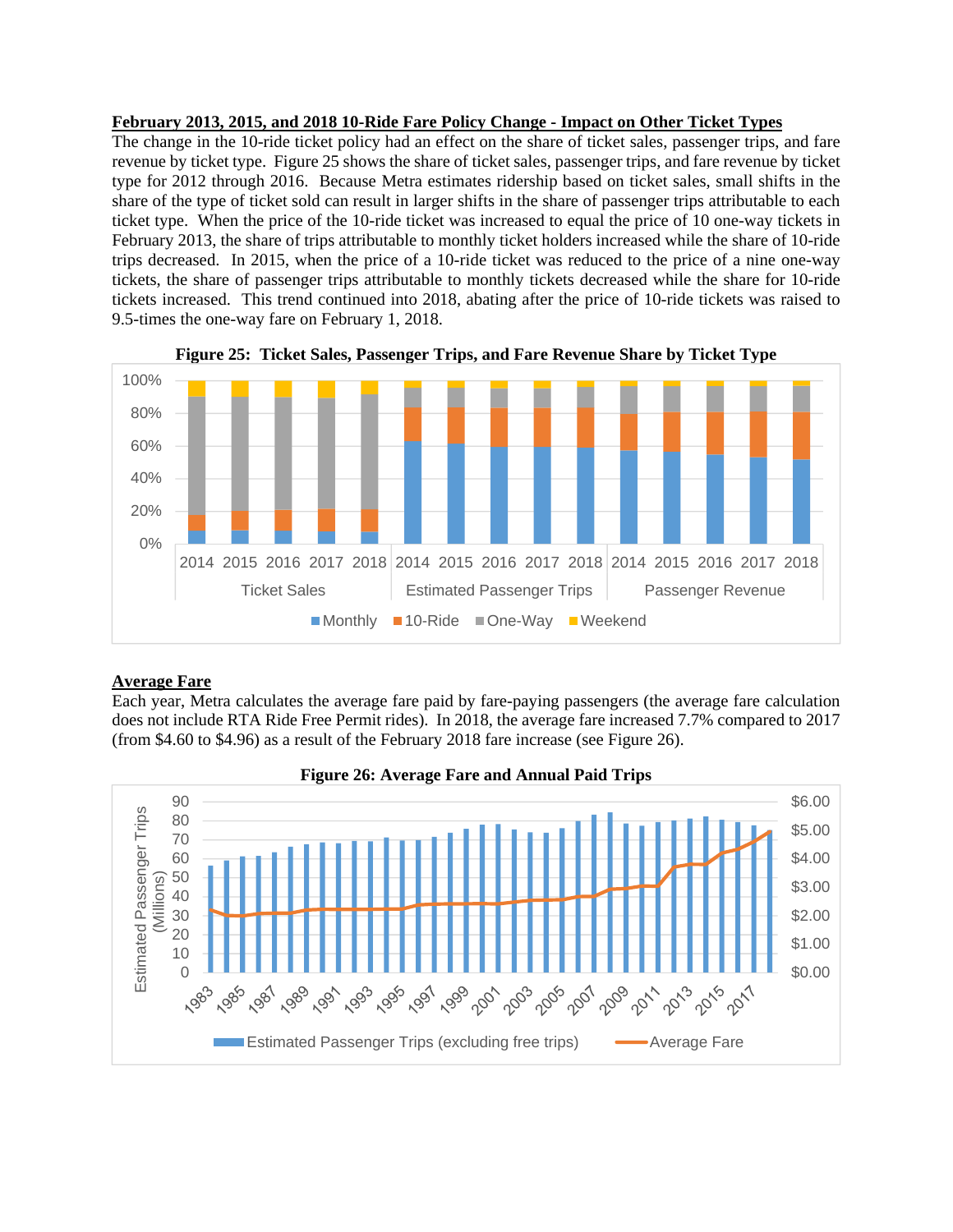Table 12 illustrates the change in average fare paid and average miles traveled in 2017 and 2018 for each rail line.

| Line        | 2017   |            |        | 2018       | % Change |            |  |
|-------------|--------|------------|--------|------------|----------|------------|--|
|             | Fare   | Avg. Miles | Fare   | Avg. Miles | Fare     | Avg. Miles |  |
| <b>BNSF</b> | \$4.69 | 23.4       | \$5.05 | 23.5       | 7.7%     | 0.3%       |  |
| МE          | \$4.28 | 19.8       | \$4.60 | 19.8       | 7.3%     | 0.1%       |  |
| HС          | \$4.93 | 27.7       | \$5.24 | 27.5       | 6.3%     | $-0.8%$    |  |
| MD-N        | \$4.74 | 23.1       | \$5.13 | 23.0       | 8.2%     | $-0.1%$    |  |
| MD-W        | \$4.76 | 24.7       | \$5.11 | 24.6       | 7.4%     | $-0.1%$    |  |
| <b>NCS</b>  | \$5.41 | 31.6       | \$5.73 | 31.4       | 5.9%     | $-0.8%$    |  |
| RI          | \$4.43 | 21.3       | \$4.76 | 21.4       | 7.2%     | 0.5%       |  |
| SWS         | \$4.41 | 19.1       | \$4.71 | 19.0       | 6.8%     | 0.0%       |  |
| UP-N        | \$4.21 | 16.8       | \$4.56 | 16.8       | 8.3%     | $-0.2%$    |  |
| UP-NW       | \$4.83 | 25.1       | \$5.19 | 25.0       | 7.5%     | $-0.3%$    |  |
| UP-W        | \$4.65 | 22.4       | \$5.02 | 22.4       | 8.0%     | 0.1%       |  |
| Total       | \$4.60 | 22.4       | \$4.96 | 22.4       | 7.7%     | 0.1%       |  |

 **Table 12: Average Fare Paid and Miles Traveled by Line** 

## **Level of Service**

At the beginning of 2018, Metra operated 691 trains each weekday, 264 trains on Saturday, and 175 trains on Sunday. In February 2018, as part of budget-related service actions, the level of service on weekdays was reduced from 691 trains to 686, on Saturdays from 264 trains to 260, and on Sundays from 175 trains to 173. These changes were made on the Milwaukee District North, North Central Service, and Rock Island lines. On the Milwaukee District North Line, the total number of Saturday trains was reduced by 4, from 24 to 20, and the total number of Sunday trains was reduced by 2, from 20 to 18. On the North Central Service, the total number of weekday trains was reduced by 2, from 22 to 20. On the Rock Island Line, the total number of weekday trains was reduced by 3, from 70 to 67.

In April 2018, the level of service on weekdays was reduced from 686 trains to 685. This change was made on the Metra Electric Line, on which the total number of weekday trains was reduced by 1, from 156 to 155. In June 2018, the level of service on weekdays was increased from 695 trains to 686. This change was made on the BNSF Line, on which the total number of weekday trains increased from 94 to 95.

As a result of these changes, the total number of peak service period trains (weekday a.m. and p.m. peak trains) operated by Metra each day in 2018 was reduced -0.9 percent from 329 to 326 and the total number of off-peak trains (weekday off-peak, Saturday and Sunday trains) was reduced -1.0 percent from 801 to 793. Figure 27 shows the number of peak and off-peak trains on an annual basis since 1984. Since 1984, service has increased +13 percent in the peak period and +25 percent in the off-peak period.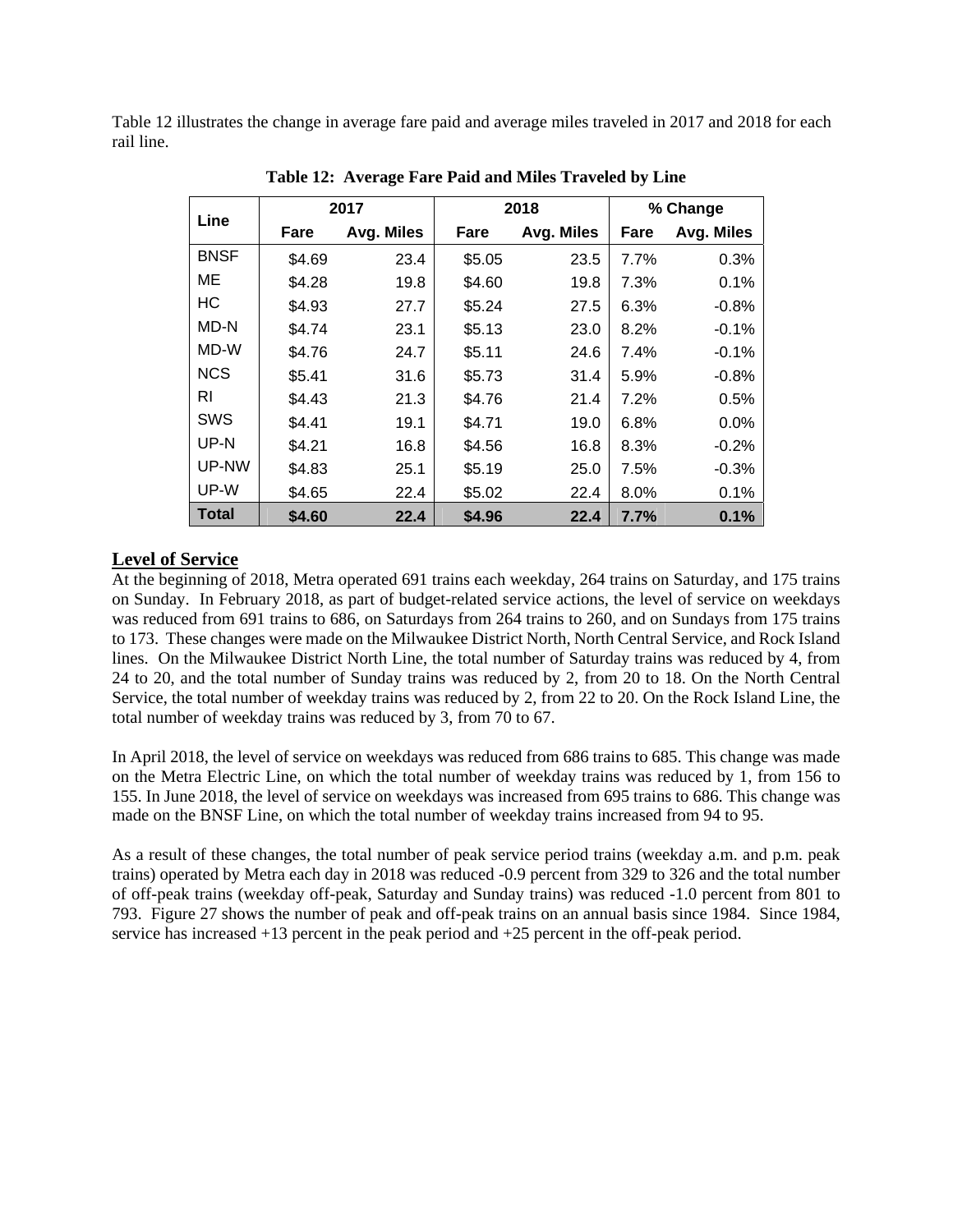

## **Total Train Miles**

Total train miles (revenue and non-revenue) are a useful measure of the quantity of service offered. Figure 28, combines annual train miles with ridership (including free trips) for the system, and illustrates the importance of service levels to the amount of passenger use. In 2018, the number of total train miles declined 1.3 percent compared to 2017. Since 1984, train miles have increased 35.8 percent, while passenger trips have increased 34.5 percent.



**Figure 28: Annual Ridership vs. Annual Train Miles**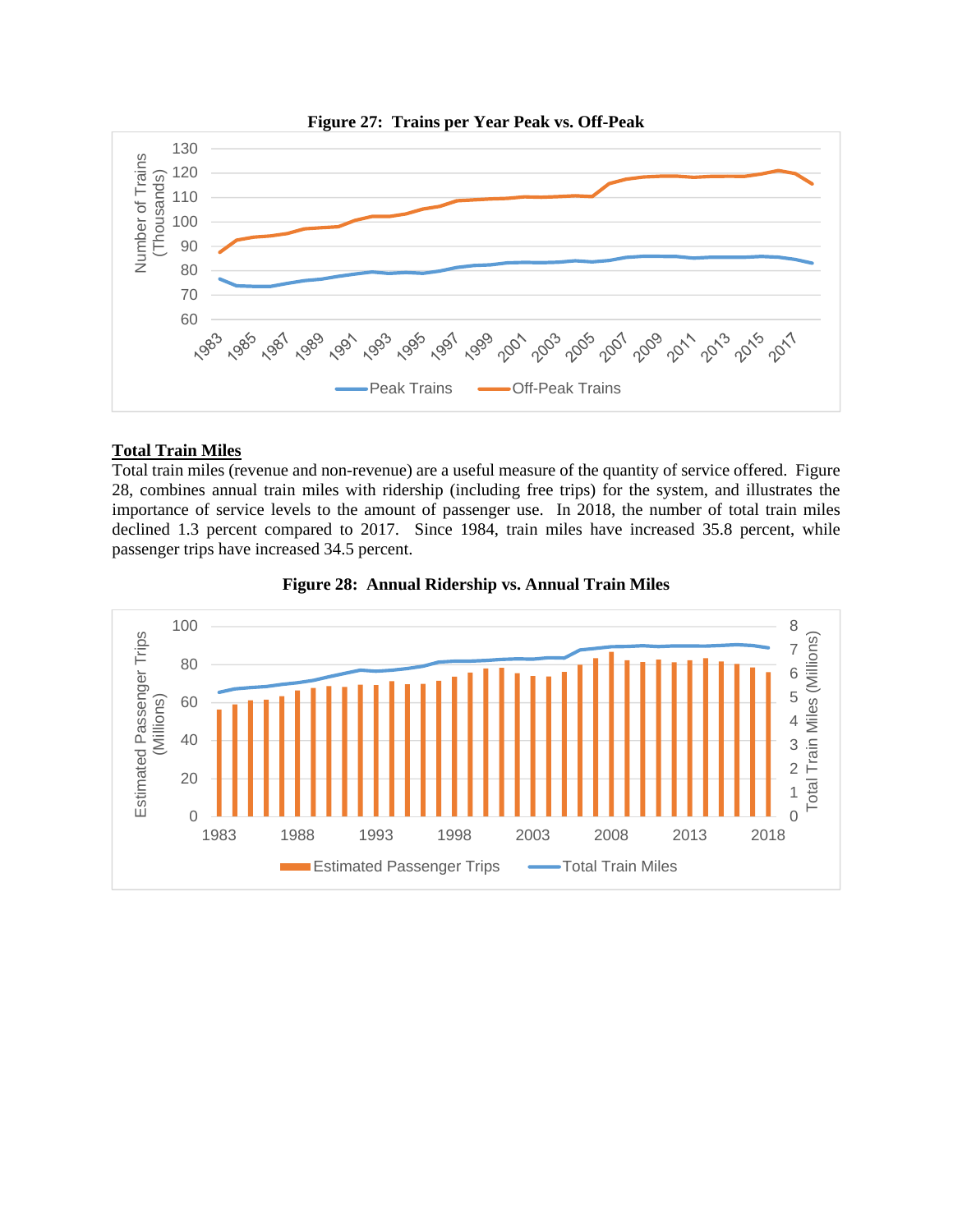#### **Stations**

Since Metra began in 1984, 32 stations have been opened and 15 stations have been closed (see Table 13 and Table 14). The opening of stations tends to have a positive impact on Metra ridership as Metra becomes more accessible to commuters. In February 2018, Metra opened a new station on the Heritage Corridor Line in Romeoville.

| <b>Opened Station</b>         | Line        | Year | <b>Opened Station</b>               | Line       | Year |
|-------------------------------|-------------|------|-------------------------------------|------------|------|
| <b>Big Timber</b>             | MD-N        | 1986 | Antioch                             | <b>NCS</b> | 1996 |
| Route 59                      | <b>BNSF</b> | 1989 | Glen/N. Glenview                    | MD-N       | 2001 |
| Orland Park/153rd             | SWS         | 1990 | Prairie Crossing/Libertyville       | MD-N       | 2004 |
| <b>Hickory Creek</b>          | <b>RI</b>   | 1993 | Palos Heights                       | SWS        | 2004 |
| Orland Park/179th             | SWS         | 1995 | Pingree Road                        | UP-NW      | 2005 |
| Lake Cook Rd.                 | MD-N        | 1996 | Manhattan                           | <b>SWS</b> | 2006 |
| O'Hare Transfer               | <b>NCS</b>  | 1996 | La Fox                              | UP-W       | 2006 |
| <b>Prospect Heights</b>       | <b>NCS</b>  | 1996 | Elburn                              | UP-W       | 2006 |
| Wheeling                      | <b>NCS</b>  | 1996 | Franklin Park/Belmont Ave.          | <b>NCS</b> | 2006 |
| <b>Buffalo Grove</b>          | <b>NCS</b>  | 1996 | <b>Schiller Park</b>                | <b>NCS</b> | 2006 |
| <b>Prairie View</b>           | <b>NCS</b>  | 1996 | Rosemont                            | <b>NCS</b> | 2006 |
| Vernon Hills                  | <b>NCS</b>  | 1996 | Grayslake/Washington St.            | <b>NCS</b> | 2006 |
| <b>Mundelein</b>              | <b>NCS</b>  | 1996 | Laraway Rd.                         | SWS        | 2006 |
| Prairie Crossing/Libertyville | <b>NCS</b>  | 1996 | Grand/Cicero                        | MD-N       | 2006 |
| Round Lake Beach              | <b>NCS</b>  | 1996 | 35 <sup>th</sup> Street/"Lou" Jones | <b>RI</b>  | 2011 |
| Lake Villa                    | <b>NCS</b>  | 1996 | Romeoville                          | НC         | 2018 |

**Table 13: Stations Opened Since 1984** 

| <b>Opened Station</b>               | Line       | Year |
|-------------------------------------|------------|------|
| Antioch                             | <b>NCS</b> | 1996 |
| Glen/N. Glenview                    | MD-N       | 2001 |
| Prairie Crossing/Libertyville       | MD-N       | 2004 |
| Palos Heights                       | <b>SWS</b> | 2004 |
| Pingree Road                        | UP-NW      | 2005 |
| Manhattan                           | SWS        | 2006 |
| La Fox                              | UP-W       | 2006 |
| Elburn                              | UP-W       | 2006 |
| Franklin Park/Belmont Ave.          | <b>NCS</b> | 2006 |
| Schiller Park                       | <b>NCS</b> | 2006 |
| Rosemont                            | <b>NCS</b> | 2006 |
| Grayslake/Washington St.            | <b>NCS</b> | 2006 |
| Laraway Rd.                         | SWS        | 2006 |
| Grand/Cicero                        | MD-N       | 2006 |
| 35 <sup>th</sup> Street/"Lou" Jones | RI         | 2011 |
| Romeoville                          | НC         | 2018 |

**Table 14: Stations Closed Since 1984** 

| <b>Closed Station</b>   | Line      | Year | <b>Closed Station</b>  | Line        | Year |
|-------------------------|-----------|------|------------------------|-------------|------|
| 67 <sup>th</sup> Street | <b>ME</b> | 1984 | Longwood/99th          | RI          | 1985 |
| Halsted                 | <b>HC</b> | 1984 | <b>Abbott Platform</b> | UP-N        | 1986 |
| <b>Brighton Park</b>    | НC        | 1984 | Lockport/5th           | НC          | 1988 |
| Rondout                 | MD-N      | 1984 | Glenn                  | НC          | 1989 |
| Wilson Road             | MD-N      | 1984 | Hermosa                | MD-W        | 2006 |
| Western Ave.            | MD-N      | 1984 | Cragin                 | MD-W        | 2006 |
| Hartland                | UP-NW     | 1984 | Clyde                  | <b>BNSF</b> | 2007 |
| Givens                  | RI        | 1984 |                        |             |      |

| <b>Closed Station</b> | Line      | Year | <b>Closed Station</b>     | Line        | Year |
|-----------------------|-----------|------|---------------------------|-------------|------|
| et                    | <b>ME</b> | 1984 | Longwood/99 <sup>th</sup> | RI          | 1985 |
|                       | HC        | 1984 | <b>Abbott Platform</b>    | UP-N        | 1986 |
| Park                  | HC        | 1984 | Lockport/5 <sup>th</sup>  | HC          | 1988 |
|                       | MD-N      | 1984 | Glenn                     | НC          | 1989 |
| रेoad                 | MD-N      | 1984 | Hermosa                   | MD-W        | 2006 |
| ı Ave.                | MD-N      | 1984 | Cragin                    | MD-W        | 2006 |
|                       | UP-NW     | 1984 | Clyde                     | <b>BNSF</b> | 2007 |
|                       | RI        | 1984 |                           |             |      |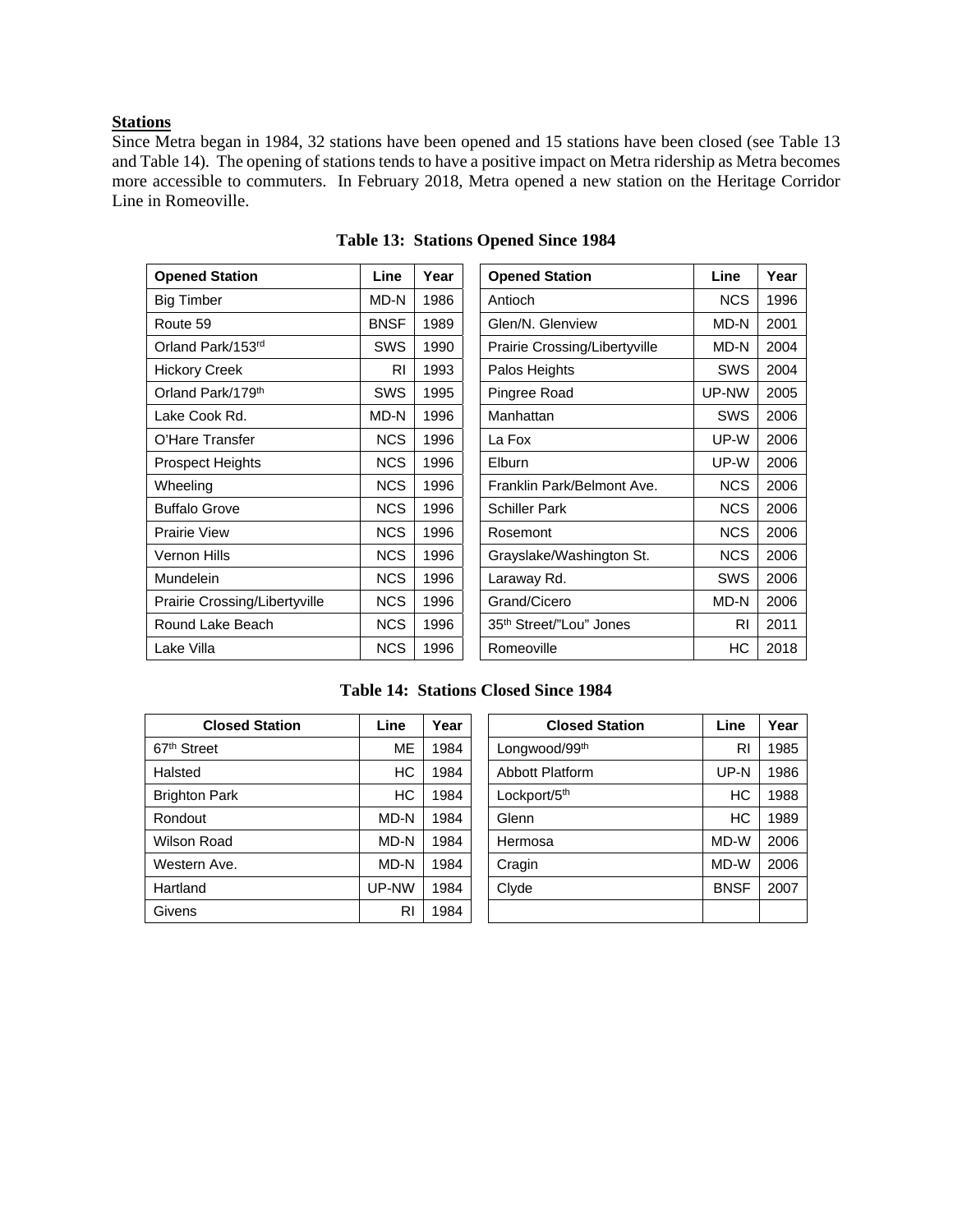#### **Parking Utilization**

Since a majority of Metra riders drive to stations, parking utilization rates are usually consistent with changes in ridership. Knowing this, Metra has made a conscious effort to increase parking availability at stations. In 2018, the number of used parking spaces increased by 1.7 percent compared to 2017 (see Table 15).

Over 38,000 net parking spaces have been added to the system since 1987. In 2018, some commuter parking was lost due to either lot reconfigurations with spaces reduced or municipal conversion of some spaces to local short-term parking. The lost spaces were replaced in greater number, but not necessarily in the same locales, by either new lots built by Metra or the designation of existing parking for commuters by municipalities. Such annual gains and losses of commuter spaces is a normal occurrence. System-wide, 120 net spaces were lost in total parking capacity.

| Year              | Capacity | Used   | <b>Empty</b> | % Used |
|-------------------|----------|--------|--------------|--------|
| 1987              | 52,602   | 46,138 | 6,464        | 87.7%  |
| 1991              | 61,952   | 54,175 | 7,777        | 87.4%  |
| 1994              | 67,480   | 58,233 | 9,247        | 86.3%  |
| 1997              | 72,104   | 60.887 | 11,217       | 84.4%  |
| 1999              | 72,265   | 63,826 | 8,439        | 88.3%  |
| 2001              | 75,724   | 67,038 | 8,686        | 88.5%  |
| 2003              | 78.086   | 67,405 | 10,681       | 86.3%  |
| 2005              | 81,996   | 68,212 | 13,784       | 83.2%  |
| 2006              | 85,956   | 70,499 | 15,457       | 82.0%  |
| 2007              | 88,675   | 71,368 | 17,307       | 80.5%  |
| 2008              | 88,628   | 71,860 | 16,768       | 81.1%  |
| 2009              | 89,090   | 67,852 | 21,238       | 76.2%  |
| 2010              | 90,238   | 67,183 | 23,055       | 74.5%  |
| 2011              | 89,982   | 68,341 | 21,641       | 75.9%  |
| 2012              | 90,020   | 66,513 | 23,507       | 73.9%  |
| 2013              | 90,257   | 67,200 | 23,057       | 74.5%  |
| 2014              | 90,634   | 68,450 | 22,184       | 75.5%  |
| 2015              | 90,776   | 67.588 | 23,191       | 74.5%  |
| 2016              | 91,175   | 67.980 | 23,195       | 74.6%  |
| 2017              | 90,746   | 66,590 | 24,156       | 73.4%  |
| 2018              | 90,626   | 67,754 | 22,872       | 74.8%  |
| <b>Difference</b> | (net)    |        |              |        |
| '87-'18           | 38,024   | 21,616 | 16,048       |        |

**Table 15: Metra Commuter Parking**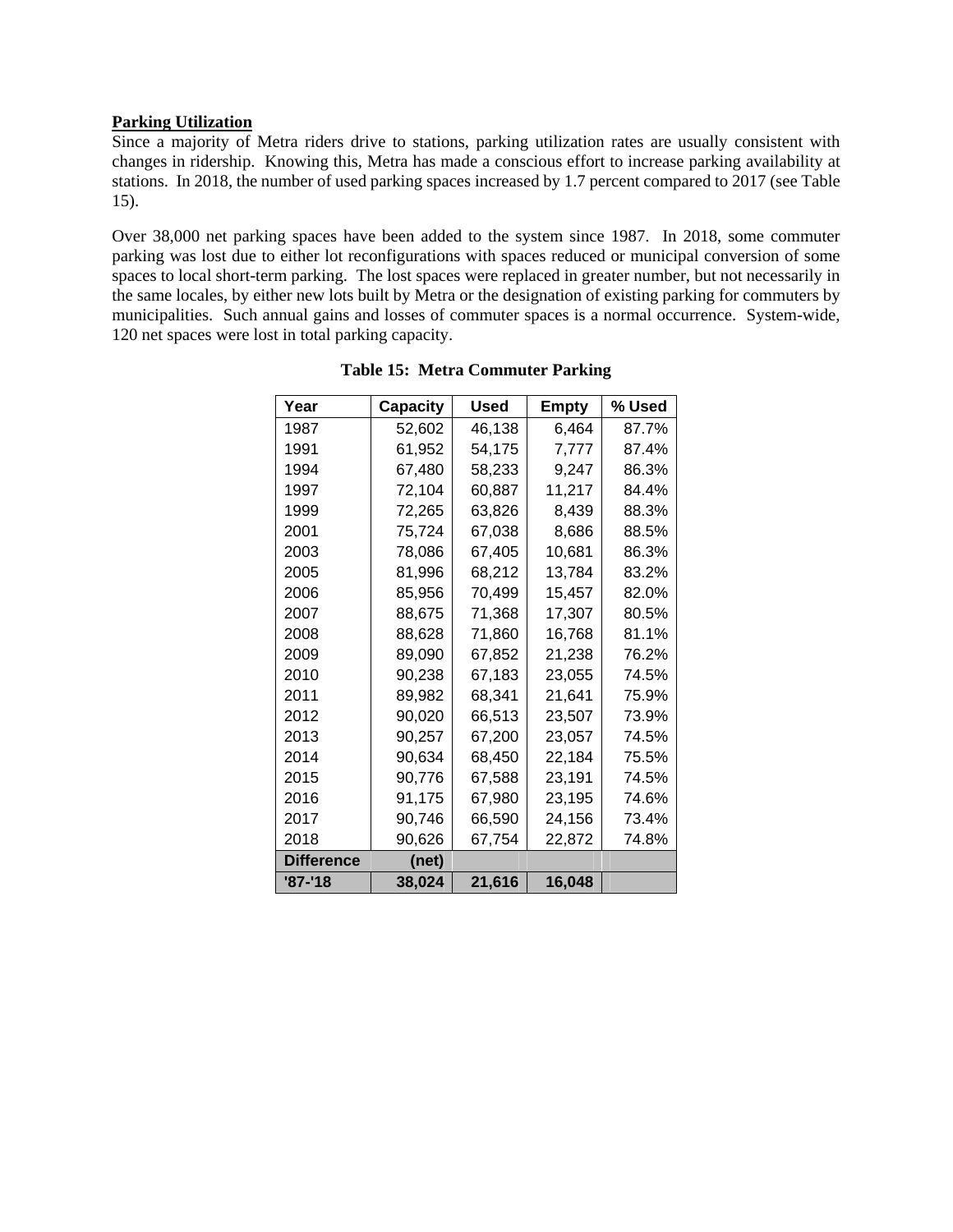## **Telecommuting, Flextime, and Compressed or Alternate Work Schedules**

Human resources practices such as telecommuting, flextime, and compressed or alternate work schedules have gained momentum at many Chicago area employers. According to the 2006-2010 American Community Survey, Chicago ranked 11<sup>th</sup> in telecommuting among major metro areas with 3.99 percent of employees working primarily from home.

These changes in traditional five-day workdays have several potential implications for Metra ridership. First, riders commuting to work less than five days a week may opt to use ten-ride tickets instead of monthly passes. Second, Metra's service is heavily concentrated during peak periods. Riders commuting to work on flexible hours outside of the peak period may find Metra's off-peak service inconvenient, and therefore may opt to commute using an alternate mode.

According to the RTA's 2016 Customer Satisfaction Study, over half of Metra's respondents (56 percent) reported telecommuting at least one day per month. Of those, they telecommuted on average 9 days per month.

#### **Calendar Differences**

Since Metra's heaviest passenger loads are during the weekday commute hours, ridership is impacted by the number of weekdays in the year. As shown in Table 16, 2018 had one additional weekday, the same number of Saturdays, and one additional Sunday/holiday compared to 2017. Metra operates Sunday schedules on major holidays.

|              |      | Weekday        |        |                | <b>Saturday</b> |          |
|--------------|------|----------------|--------|----------------|-----------------|----------|
|              | 2017 | 2018           | Change | 2017           | 2018            | Change   |
| Jan          | 21   | 22             | 1      | 4              | 4               | 0        |
| Feb          | 20   | 20             | 0      | 4              | 4               | 0        |
| Mar          | 23   | 22             | -1     | 4              | 5               | 1        |
| Apr          | 20   | 21             | 1      | 5              | 4               | $-1$     |
| May          | 22   | 22             | 0      | 4              | 4               | 0        |
| Jun          | 22   | 21             | -1     | 4              | 5               | 1        |
| Jul          | 20   | 21             | 1      | 5              | 4               | -1       |
| Aug          | 23   | 23             | 0      | 4              | 4               | 0        |
| Sep          | 20   | 19             | $-1$   | 5              | 5               | 0        |
| Oct          | 22   | 23             | 1      | $\overline{4}$ | 4               | 0        |
| Nov          | 21   | 21             | 0      | 4              | 4               | 0        |
| Dec          | 20   | 20             | 0      | 5              | 5               | 0        |
| <b>Total</b> | 254  | 255            | 1      | 52             | 52              | $\bf{0}$ |
|              |      |                |        |                |                 |          |
|              |      | Sunday/Holiday |        |                | <b>All Days</b> |          |
|              | 2017 | 2018           | Change | 2017           | 2018            | Change   |
| Jan          | 6    | 5              | $-1$   | 31             | 31              | 0        |
| Feb          | 4    | 4              | 0      | 28             | 28              | 0        |
| Mar          | 4    | 4              | 0      | 31             | 31              | 0        |
| Apr          | 5    | 5              | 0      | 30             | 30              | 0        |
| May          | 5    | 5              | 0      | 31             | 31              | 0        |
| Jun          | 4    | 4              | 0      | 30             | 30              | 0        |
| Jul          | 6    | 6              | 0      | 31             | 31              | 0        |
| Aug          | 4    | 4              | 0      | 31             | 31              | 0        |
| Sep          | 5    | 6              | 1      | 30             | 30              | 0        |
| Oct          | 5    | 4              | -1     | 31             | 31              | 0        |
| Nov          | 5    | 5              | 0      | 30             | 30              | 0        |
| Dec          | 6    | 6              | 0      | 31             | 31              | 0        |

## **Table 16: Calendar Differences between 2016 and 2017**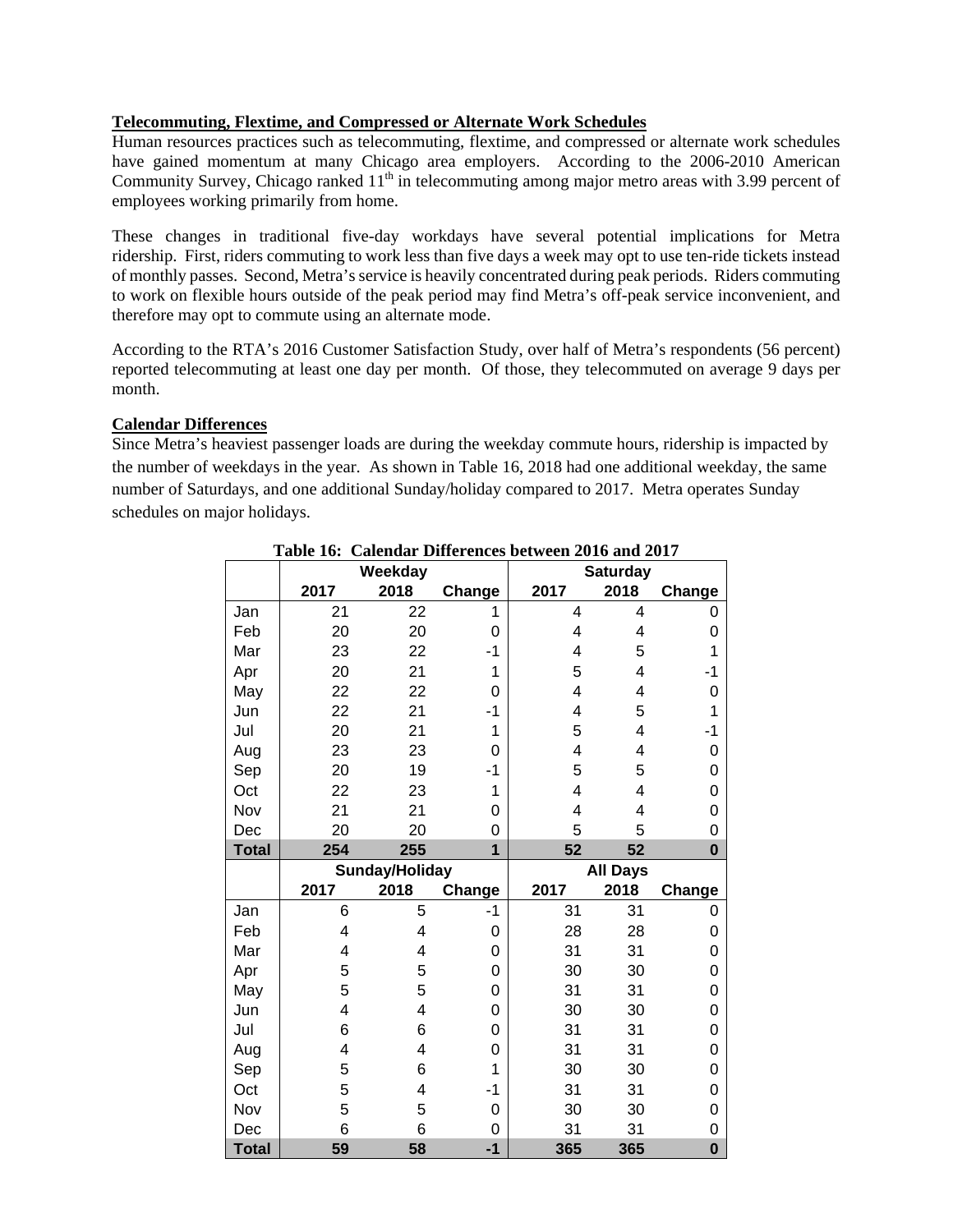## **IV. 2018 TICKET SALES**

Metra offers monthly passes, 10-ride tickets, one-way tickets, and weekend passes. The total number of tickets bought in 2018 declined by 0.5 percent compared to 2017 (see Table 17).

In 2018, 10-ride ticket sales decreased 1.2 percent, monthly pass sales decreased 3.8 percent, one-way ticket sales increased 3.3 percent, and weekend and special event passes decreased 21.1 percent. The February 2018 fare change was a major driver of change in ticket preference. The decrease in 10-ride ticket sales is attributable to the reduction of the 10-ride discount from the 9-times the price of a one-way ticket to 9.5 times the price of a one-way ticket. The decrease in weekend pass sales is likely due to the increase in the cost of the pass from \$8.00 to \$10.00. The increase in one-way ticket sales is likely attributable to customers shifting from the 10-ride ticket and weekend pass to the one-way ticket.

| <b>Ticket Type</b>          | 2014       | 2015       | 2016       | 2017       | 2018        | Change<br>2014-<br>2018 | Change<br>$2017 -$<br>2018 |
|-----------------------------|------------|------------|------------|------------|-------------|-------------------------|----------------------------|
| <b>Monthly Pass</b>         | 1,242,471  | 1,179,231  | 1,133,464  | 1,072,941  | 1,032,447   | $-16.9%$                | $-3.8%$                    |
| 10-Ride Ticket              | 1,444,553  | 1,656,461  | 1,753,264  | 1,866,371  | 1,843,794   | 27.6%                   | $-1.2%$                    |
| One-Way Ticket              | 10,866,998 | 9,706,366  | 9,457,638  | 9,209,144  | 9,511,730   | $-12.5%$                | 3.3%                       |
| <b>Mobile &amp; Station</b> | 6,514,736  | 5,771,648  | 6,568,058  | 6,817,656  | 7,358,535   | 13.0%                   | 7.9%                       |
| Conductor                   | 4,352,262  | 3,934,718  | 2,889,580  | 2,391,488  | 2, 153, 195 | $-50.5%$                | $-10.0\%$                  |
| Weekend and                 |            |            |            |            |             |                         |                            |
| <b>Special Event Pass</b>   | 1,470,595  | 1,484,020  | 1,495,940  | 1,470,765  | 1,160,103   | $-21.1%$                | $-21.1%$                   |
| <b>Mobile &amp; Station</b> | 389,018    | 442,366    | 602,702    | 693,550    | 576,127     | 48.1%                   | $-16.9%$                   |
| Conductor                   | 1,081,577  | 1,041,654  | 893,238    | 777,215    | 583,976     | $-46.0%$                | $-24.9%$                   |
| Total                       | 15,024,617 | 14,026,078 | 13,840,306 | 13,619,221 | 13,548,074  | $-9.8%$                 | $-0.5%$                    |

**Table 17: Ticket Sales by Type**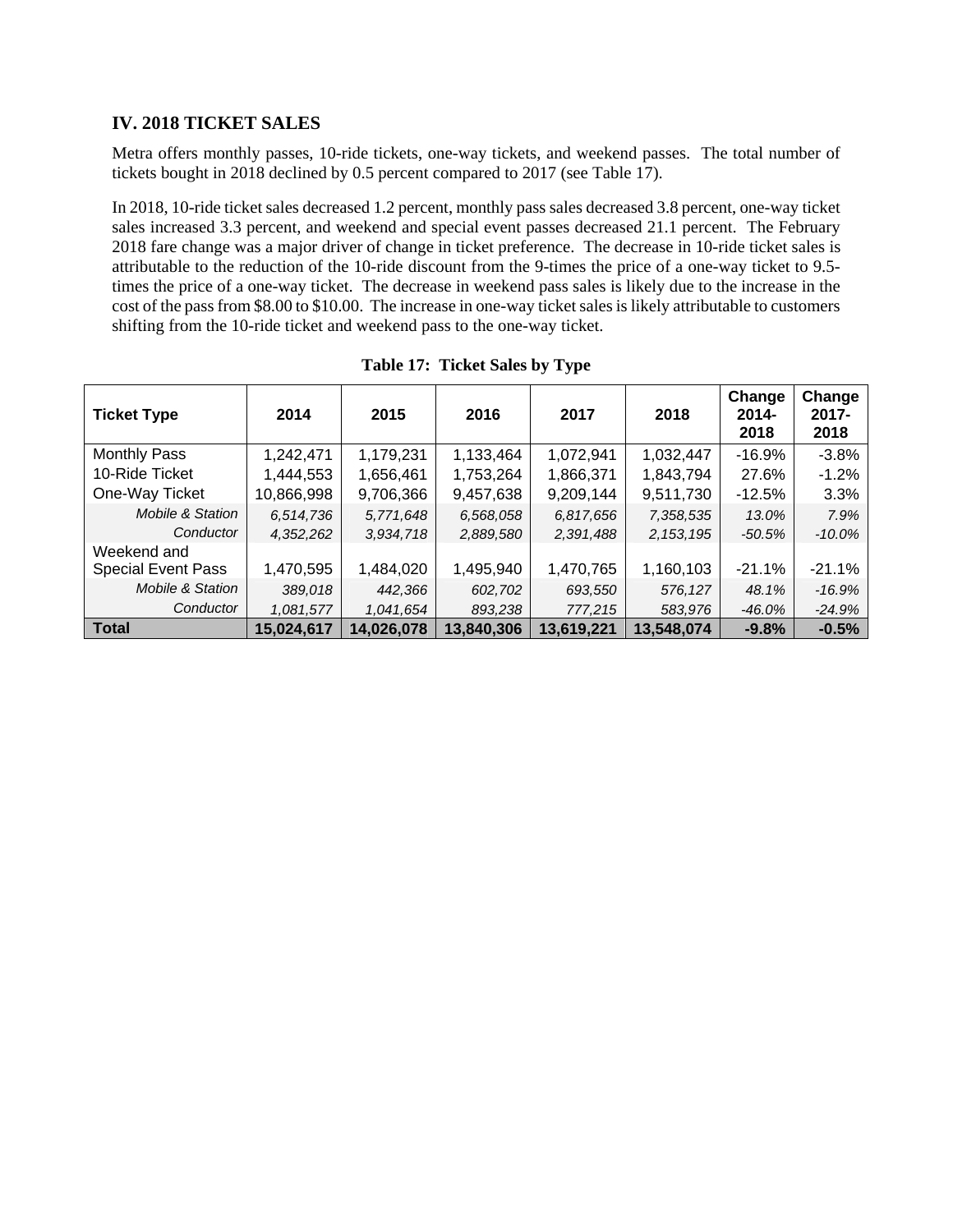Table 18 shows the percent share of tickets, passenger trips, and revenue by ticket type for the last five years. As a result of the price of the 10-ride ticket being decreased to the cost of nine one-way tickets in 2015, the percentage of ten-ride tickets had increased from 9.6 percent in 2014 to 13.8 in 2017, remaining steady at 13.6 percent in 2018 due to the increase in the 10-ride multiplier to 9.5-times the cost of a oneway ticket. This percentage shift in ticket sales by type translates into 10-ride ticket trips now making up 24.5 percent of estimated passenger trips, compared to 17.5 percent in 2014.

|                     |       |       | <b>Ticket Sales</b>      |       |         |       |       |       | <b>Estimated Passenger Trips</b> |       |
|---------------------|-------|-------|--------------------------|-------|---------|-------|-------|-------|----------------------------------|-------|
| <b>Ticket Type</b>  | 2014  | 2015  | 2016                     | 2017  | 2018    | 2014  | 2015  | 2016  | 2017                             | 2018  |
| <b>Monthly Pass</b> | 8.3%  | 8.5%  | 8.3%                     | 7.9%  | 7.6%    | 64.9% | 63.1% | 61.6% | 59.5%                            | 59.1% |
| 10-Ride Ticket      | 9.6%  | 11.9% | 12.8%                    | 13.8% | 13.6%   | 17.5% | 20.6% | 22.2% | 24.1%                            | 24.5% |
| One-Way Ticket      | 72.5% | 69.8% | 69.0%                    | 67.9% | 70.4%   | 13.2% | 12.1% | 12.0% | 11.9%                            | 12.7% |
| Weekend Pass        | 9.6%  | 9.8%  | 9.9%                     | 10.4% | 8.3%    | 4.4%  | 4.2%  | 4.3%  | 4.6%                             | 3.7%  |
|                     |       |       | <b>Passenger Revenue</b> |       |         |       |       |       |                                  |       |
|                     | 2014  | 2015  | 2016                     | 2017  | 2018    |       |       |       |                                  |       |
| <b>Monthly Pass</b> | 57.4% | 56.7% | 54.9%                    | 53.2% | 51.9%   |       |       |       |                                  |       |
| 10-Ride Ticket      | 22.3% | 24.3% | 26.1%                    | 28.1% | 29.1%   |       |       |       |                                  |       |
| One-Way Ticket      | 17.1% | 15.9% | 15.9%                    | 15.5% | 16.0%   |       |       |       |                                  |       |
| Weekend Pass        | 3.2%  | 3.2%  | 3.1%                     | 3.2%  | $3.0\%$ |       |       |       |                                  |       |

**Table 18: Percent Share by Ticket Type** 

Figure 29 shows the total numbers of tickets by ticket type sold since 1984. A large decrease in the number of monthly tickets sold corresponds with a large increase in the number of 10-rides sold in 2015 compared to 2014. This continued in 2016 and 2017 before leveling off in 2018. The shift to the Ventra App is evident in the decrease in one-way ticket and weekend pass conductor sales, and corresponding increase in mobile & station sales.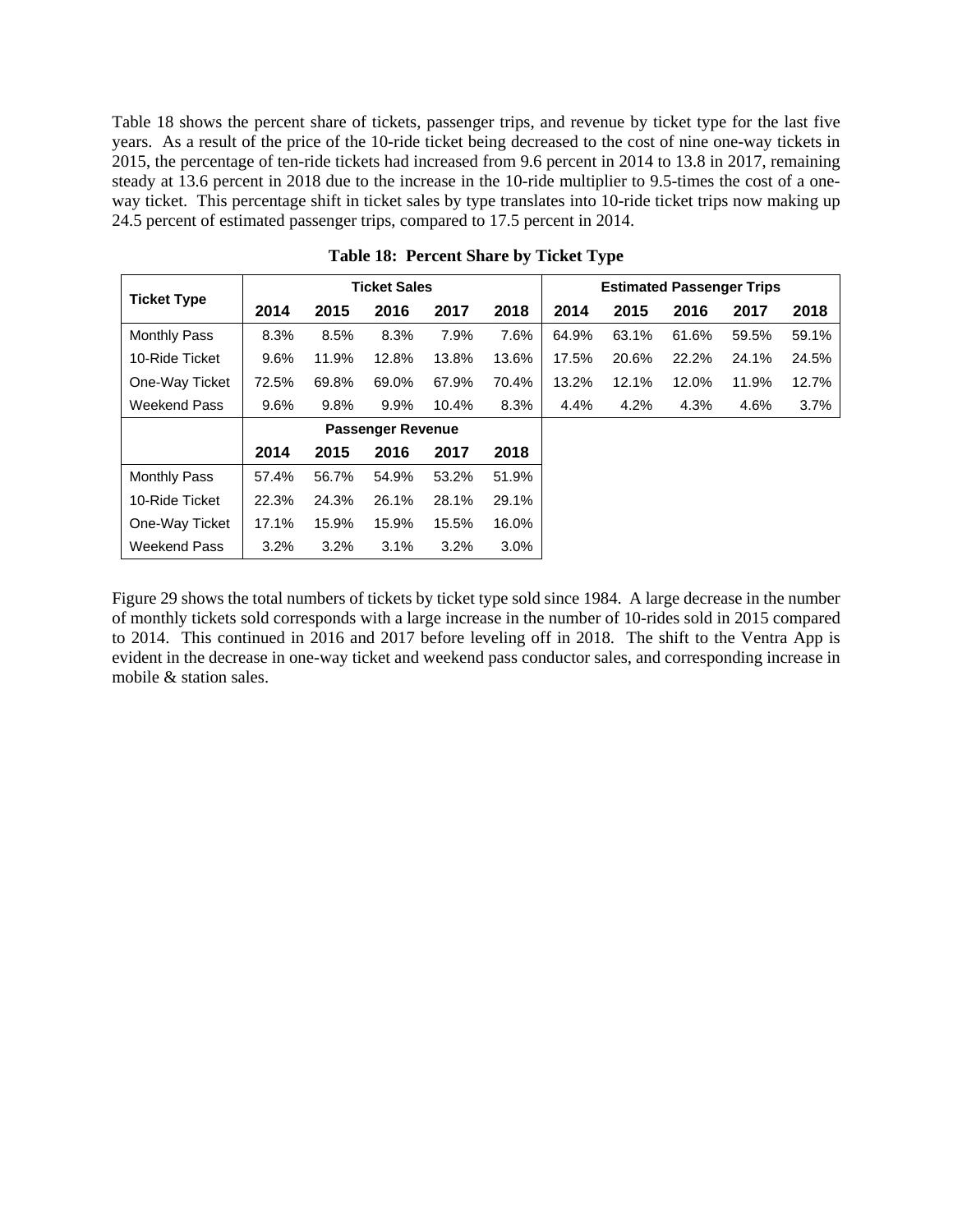

**Figure 29: Total Ticket Sales by Type**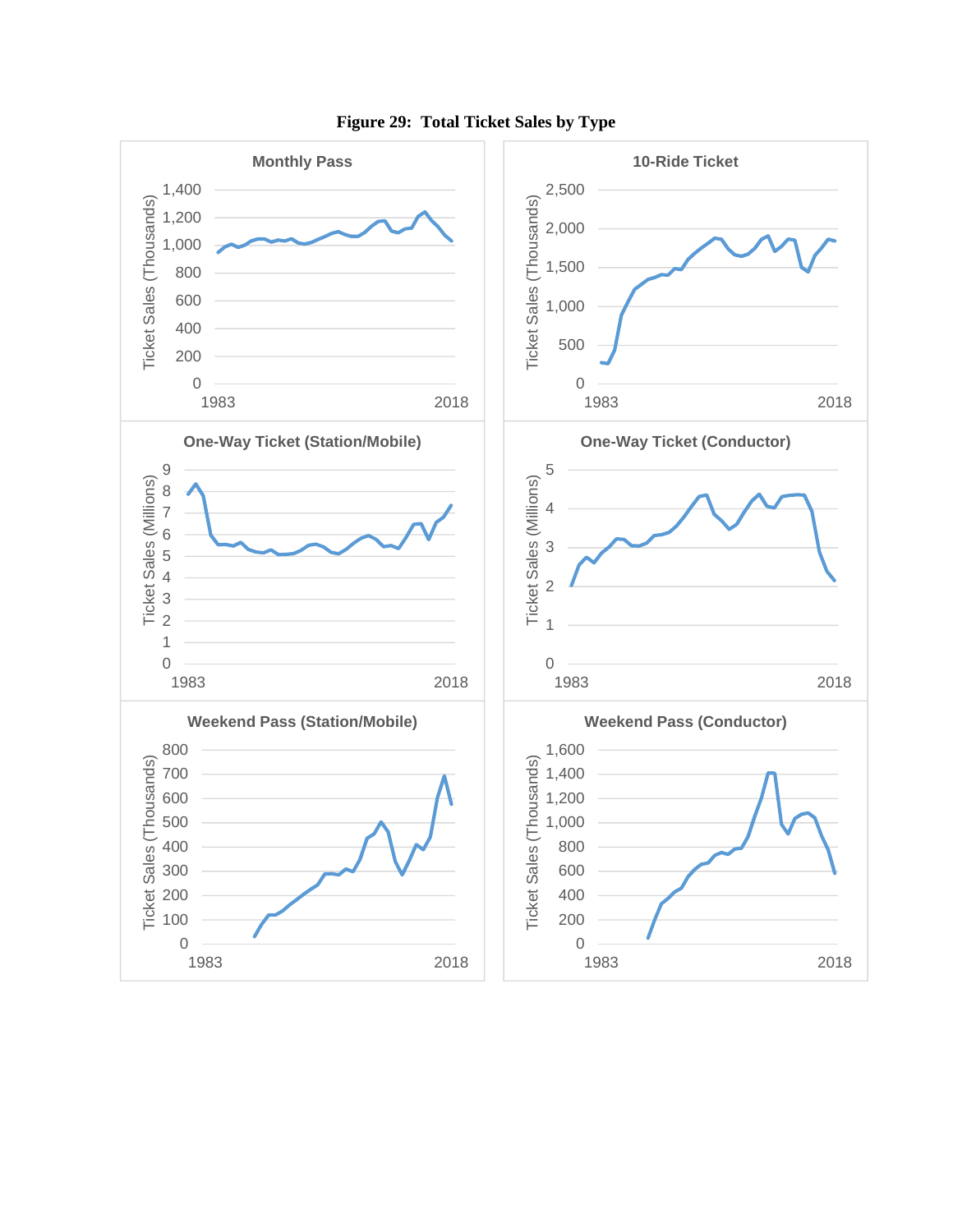#### **Full Fare Sales**

Figure 30 shows the total number of full fare tickets by ticket type since 2008.



**Figure 30: Full Fare Ticket Sales by Type** 

\*Does not include conductor or group sales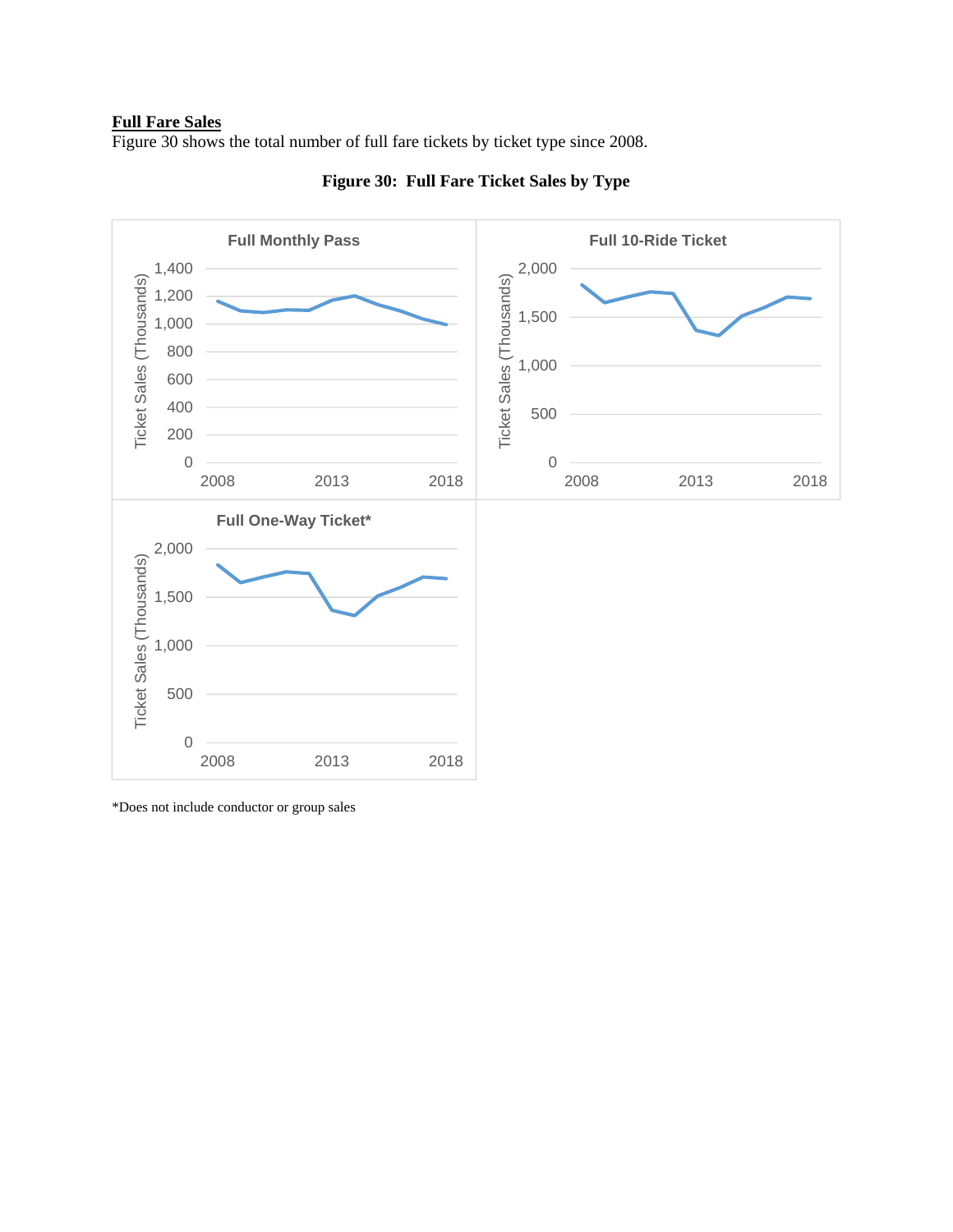# **Reduced Fare Sales**

In 2018, all reduced fare ticket types saw a decrease in sales (when considering one-way and conductor sales together). Table 19 shows all reduced-fare ticket sales by month for 2017 and 2018. Reduced fare monthly pass sales decreased 2.8 percent, reduced fare 10-ride ticket sales decreased 3.6 percent, one-way and conductor sales collectively decreased 2.2 percent.

|              | 2017           |         |         |                  | 2018           |         |             |                  |
|--------------|----------------|---------|---------|------------------|----------------|---------|-------------|------------------|
|              | <b>Monthly</b> | 10-Ride | One-Way | <b>Conductor</b> | <b>Monthly</b> | 10-Ride | One-<br>Way | <b>Conductor</b> |
| Jan          | 3,057          | 16,713  | 40,985  | 24,673           | 2,771          | 18,132  | 40,528      | 20,183           |
| Feb          | 3.125          | 9.763   | 39.437  | 23.774           | 2,897          | 9.165   | 36,638      | 18,463           |
| Mar          | 3,215          | 12,430  | 55.605  | 26,124           | 3,007          | 11,429  | 64,010      | 24,568           |
| Apr          | 3.121          | 11.599  | 47.172  | 26,185           | 3,006          | 12.195  | 43,755      | 22,532           |
| May          | 3,161          | 13,217  | 53,480  | 27,866           | 3,039          | 13,026  | 55,248      | 27,998           |
| Jun          | 2,927          | 13,494  | 83,163  | 39,002           | 2,875          | 12,742  | 73,733      | 34,342           |
| Jul          | 2,730          | 12,535  | 86.162  | 36,050           | 2,841          | 12,374  | 88,996      | 34.797           |
| Aug          | 2.691          | 13,792  | 83,668  | 36,566           | 2,703          | 12,919  | 82,500      | 32,105           |
| Sep          | 3,200          | 13,249  | 46,153  | 25,357           | 3,154          | 12,430  | 49,190      | 24,220           |
| Oct          | 3.406          | 14.498  | 50.164  | 26,729           | 3.318          | 14.436  | 52,359      | 25.649           |
| Nov          | 3,139          | 14,168  | 50,670  | 24,346           | 3,122          | 12,216  | 53,685      | 22,797           |
| <b>Dec</b>   | 2,645          | 12,291  | 54,938  | 24,845           | 2,675          | 11,029  | 57,839      | 24,766           |
| <b>Total</b> | 36,417         | 157,749 | 691,597 | 341,517          | 35,408         | 152,093 | 698,481     | 312,420          |

**Table 19: Reduced-Fare Ticket Sales** 

Figure 31 shows the total number of reduced fare tickets by ticket type (monthly, 10-ride, and one-way excluding conductor) sold since 2008.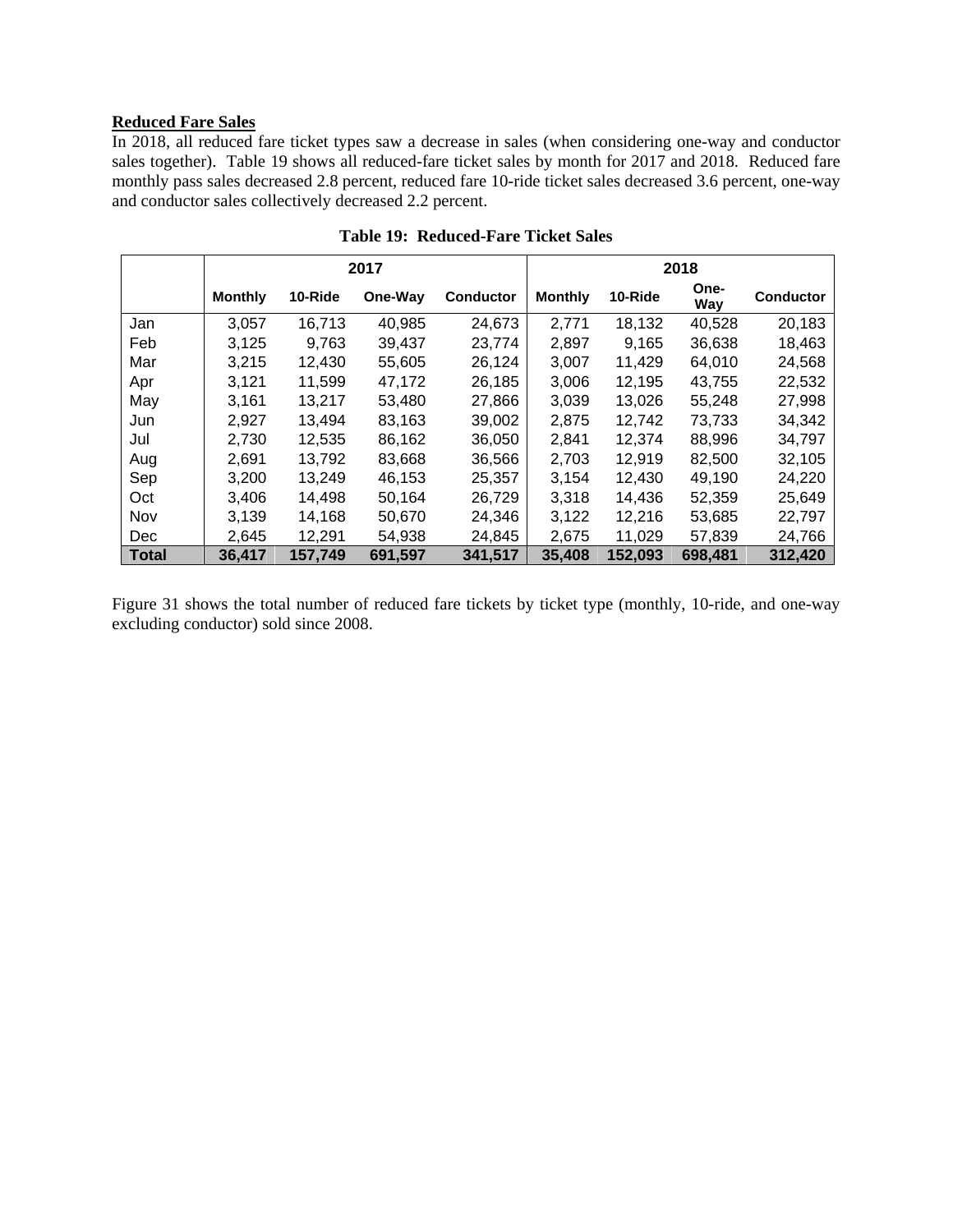

**Figure 31: Reduced-Fare Ticket Sales by Type** 

\*Includes all eligible and ineligible reduced-fare rides for reimbursement and does not include conductor or group sales

## **Mobile Ticketing Adoption**

The Ventra App was launched in November 2015. Figure 32 shows the percentage of total tickets purchased using the app. Table 20 shows mobile ticketing adoption by ticket type.



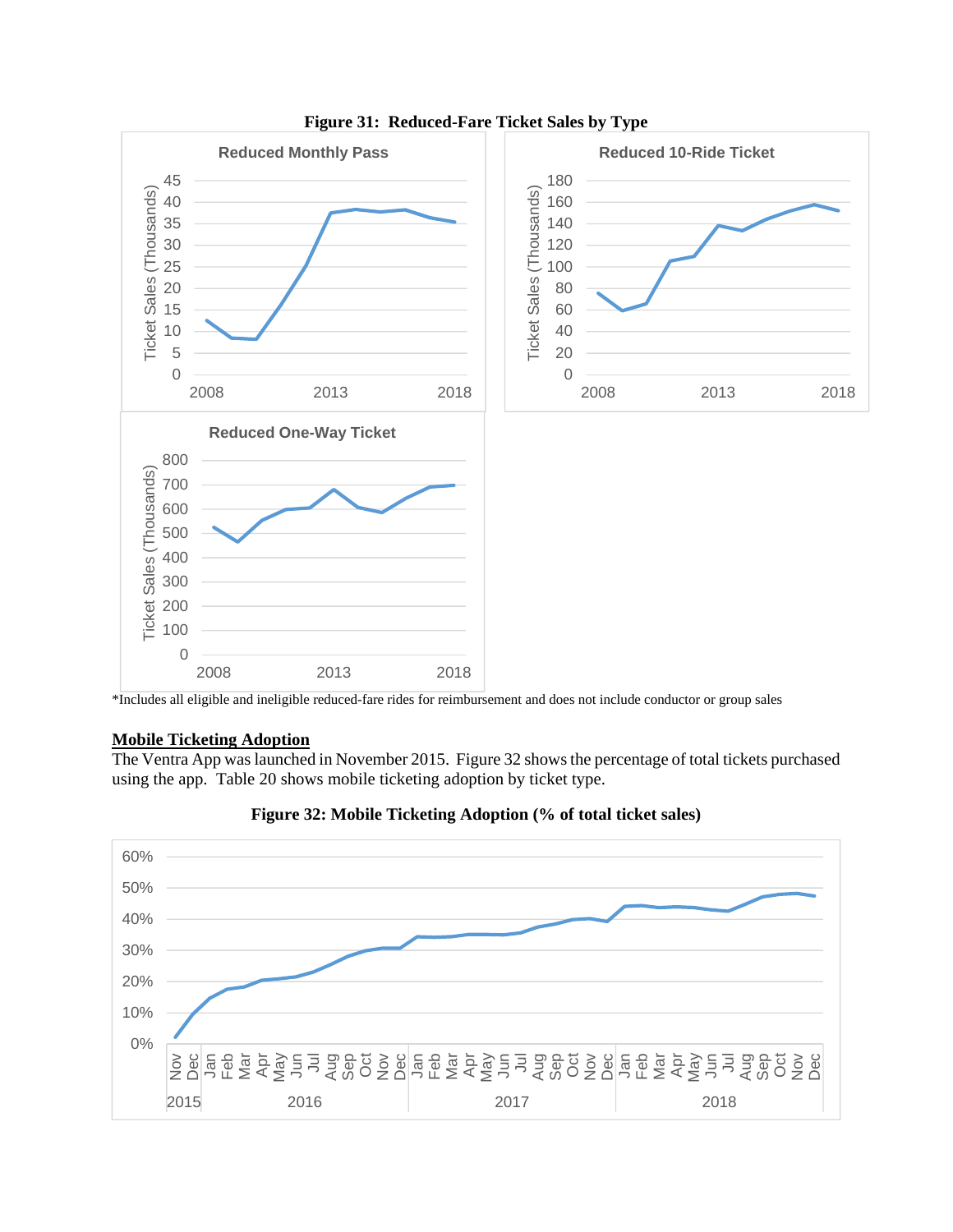| <b>Month</b> | <b>Monthly</b><br>Pass | 10-Ride<br><b>Ticket</b> | One-Way<br><b>Ticket</b> | <b>Weekend/Special</b><br><b>Event Pass</b> |
|--------------|------------------------|--------------------------|--------------------------|---------------------------------------------|
| Jan          | 25,179                 | 118,441                  | 274,092                  | 23,057                                      |
| Feb          | 25,713                 | 64,943                   | 256,943                  | 20,532                                      |
| Mar          | 26,960                 | 76,461                   | 318,564                  | 33,710                                      |
| Apr          | 27,829                 | 82,774                   | 290,081                  | 21,178                                      |
| May          | 27,501                 | 88,495                   | 355,824                  | 27,329                                      |
| Jun          | 28,303                 | 87,867                   | 403,602                  | 38,204                                      |
| Jul          | 26,550                 | 93,644                   | 439,706                  | 40,167                                      |
| Aug          | 27,930                 | 95,757                   | 462,860                  | 47,227                                      |
| Sep          | 29,464                 | 90,540                   | 370,903                  | 38,121                                      |
| Oct          | 32,981                 | 99,260                   | 400,425                  | 24,812                                      |
| Nov          | 30,235                 | 86,449                   | 373,297                  | 30,522                                      |
| Dec          | 23,582                 | 82,386                   | 368,515                  | 42,664                                      |
| <b>Total</b> | 332,227                | 1,067,017                | 4,314,812                | 387,523                                     |

**Table 20: Mobile Ticket Sales by Ticket Type (2018)** 

**Table 21: Mobile Adoption: Percent of Ticket Sales by Ticket Type (2018)** 

| <b>Month</b>    | <b>Monthly</b> | 10-Ride | One-Way | Weekend/<br><b>Special</b><br><b>Event</b> | <b>All Tickets</b> | <b>All Rides</b> |
|-----------------|----------------|---------|---------|--------------------------------------------|--------------------|------------------|
| Jan             | 29.5%          | 55.9%   | 43.9%   | 29.6%                                      | 44.1%              | 39.4%            |
| Feb             | 29.8%          | 55.5%   | 45.2%   | 34.8%                                      | 44.3%              | 36.9%            |
| Mar             | 30.6%          | 56.3%   | 44.1%   | 35.2%                                      | 43.7%              | 38.1%            |
| Apr             | 31.4%          | 57.0%   | 44.0%   | 31.6%                                      | 43.9%              | 38.9%            |
| May             | 31.4%          | 57.0%   | 44.0%   | 30.4%                                      | 43.7%              | 39.2%            |
| Jun             | 32.3%          | 56.7%   | 43.0%   | 33.1%                                      | 43.0%              | 39.7%            |
| Jul             | 31.8%          | 58.6%   | 42.5%   | 30.4%                                      | 42.6%              | 39.9%            |
| Aug             | 32.8%          | 59.0%   | 45.4%   | 32.0%                                      | 44.8%              | 41.1%            |
| Sep             | 33.9%          | 60.4%   | 47.4%   | 37.2%                                      | 47.2%              | 42.0%            |
| Oct             | 36.0%          | 59.8%   | 48.3%   | 33.1%                                      | 48.0%              | 43.4%            |
| Nov             | 34.8%          | 58.4%   | 49.5%   | 34.0%                                      | 48.2%              | 42.2%            |
| Dec             | 31.5%          | 59.9%   | 47.9%   | 39.1%                                      | 47.4%              | 41.1%            |
| 2018<br>Average | 32.2%          | 57.9%   | 45.4%   | 33.4%                                      | 45.0%              | 40.2%            |